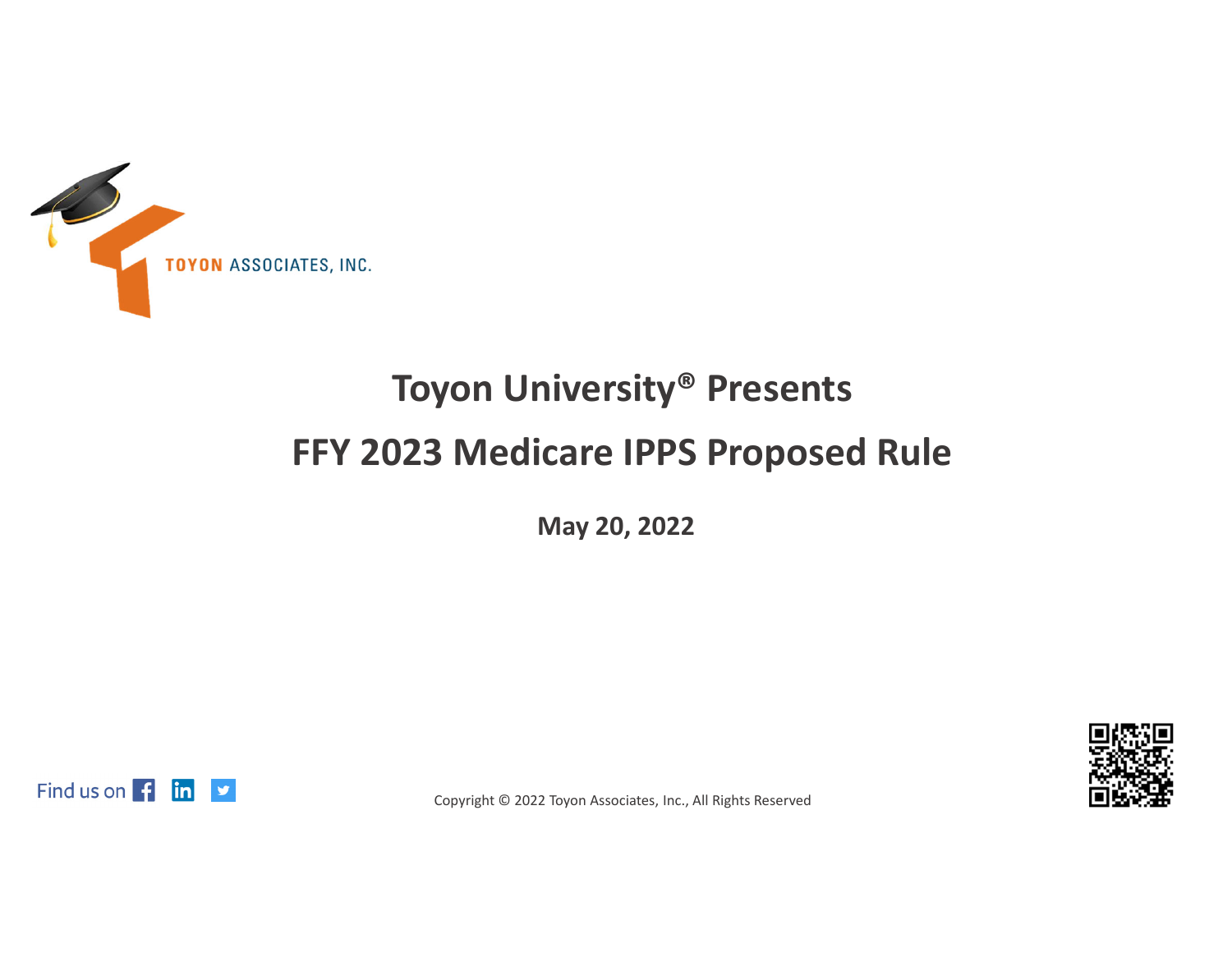#### **Contents**

| $\mathbf{1}$   | <b>FFY 2023 IPPS Rate Setting</b>         | Pgs. $3 - 16$  |
|----------------|-------------------------------------------|----------------|
| $\overline{2}$ | Uncompensated Care (UC) and Empirical DSH | Pgs. 17 – 25'  |
| 3              | Wage Index                                | Pgs. $26 - 29$ |
| 4              | <b>Graduate Medical Education (GME)</b>   | Pgs. $30 - 32$ |
| 5              | Proposals on National Healthcare Issues   | Pgs. $33 - 34$ |

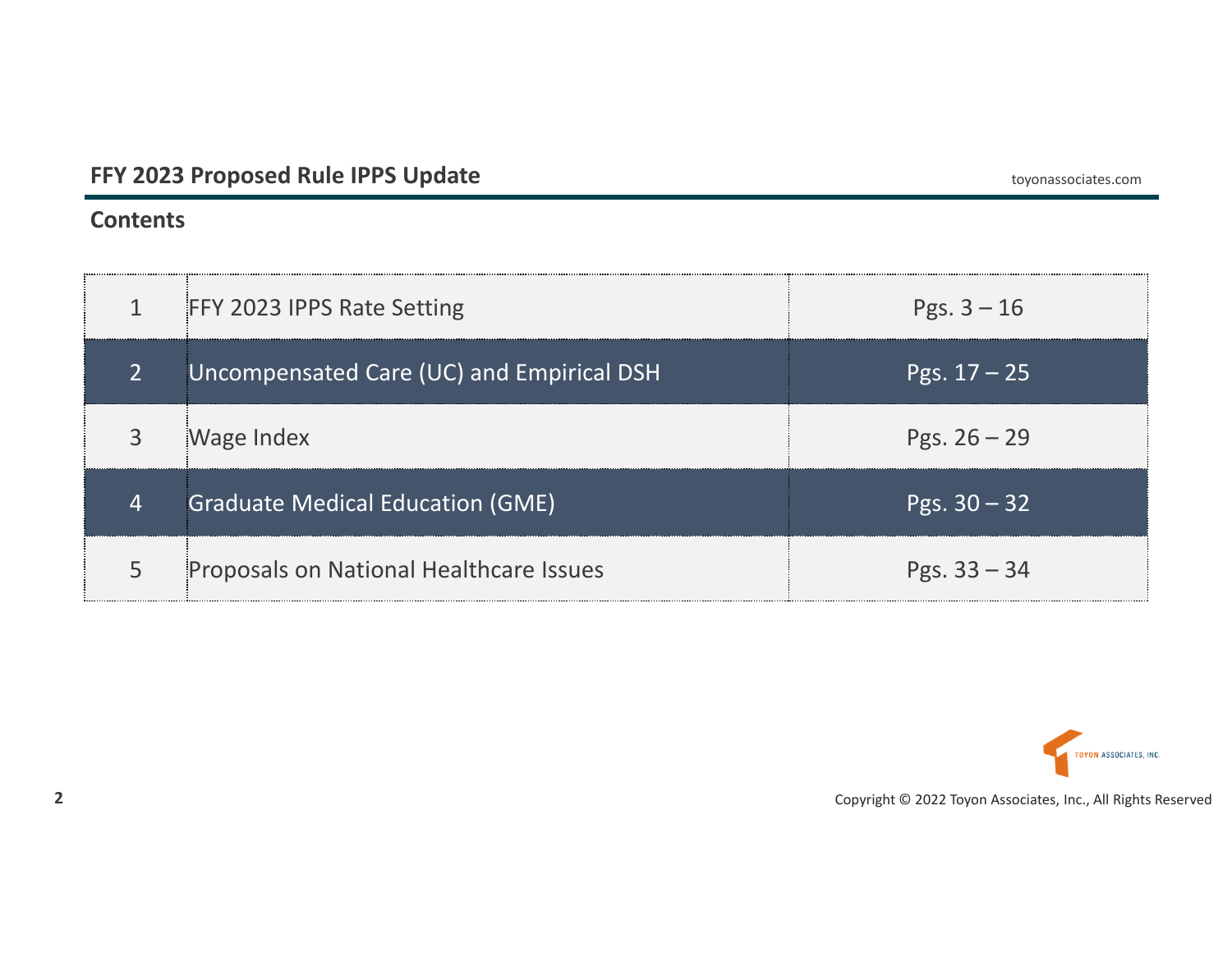

## **FFY 2023 IPPS Rate Setting**

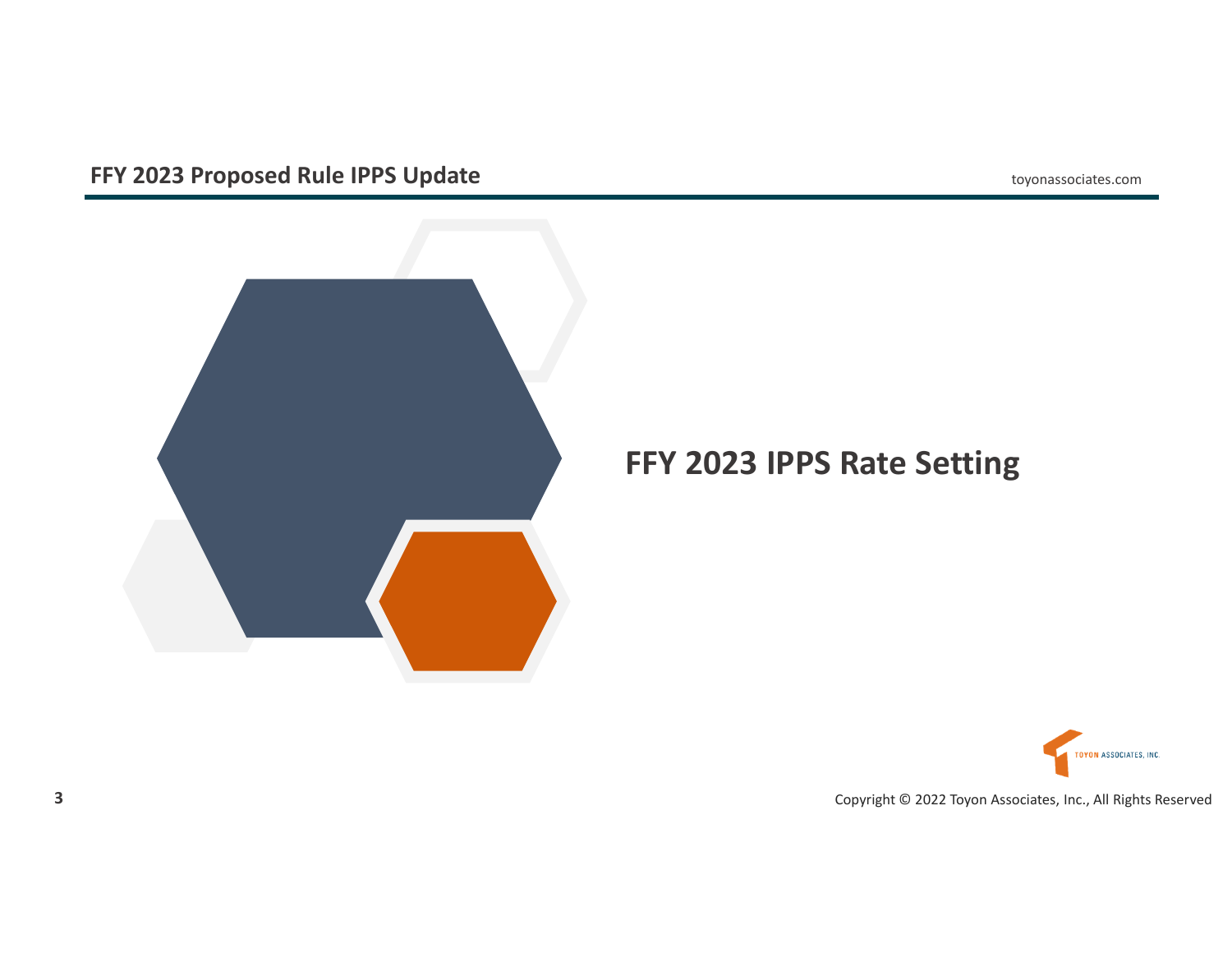## **Comments to CMS**

- $\bullet$ Comments are due to CMS no later than 5 p.m. EDT on June 17, 2022.
- $\bullet$ • In commenting, please refer to file code CMS–1771–P.
- •• Comments may be sent electronically at https://www.regulations.gov/ (see instructions under the ''submit a comment'' tab).
- • Comments may also be submitted by mail to: Centers for Medicare &Medicaid Services, Department of Health and Human Services, Attention: CMS–1771–P, P.O. Box 8013, Baltimore, MD 21244–1850.

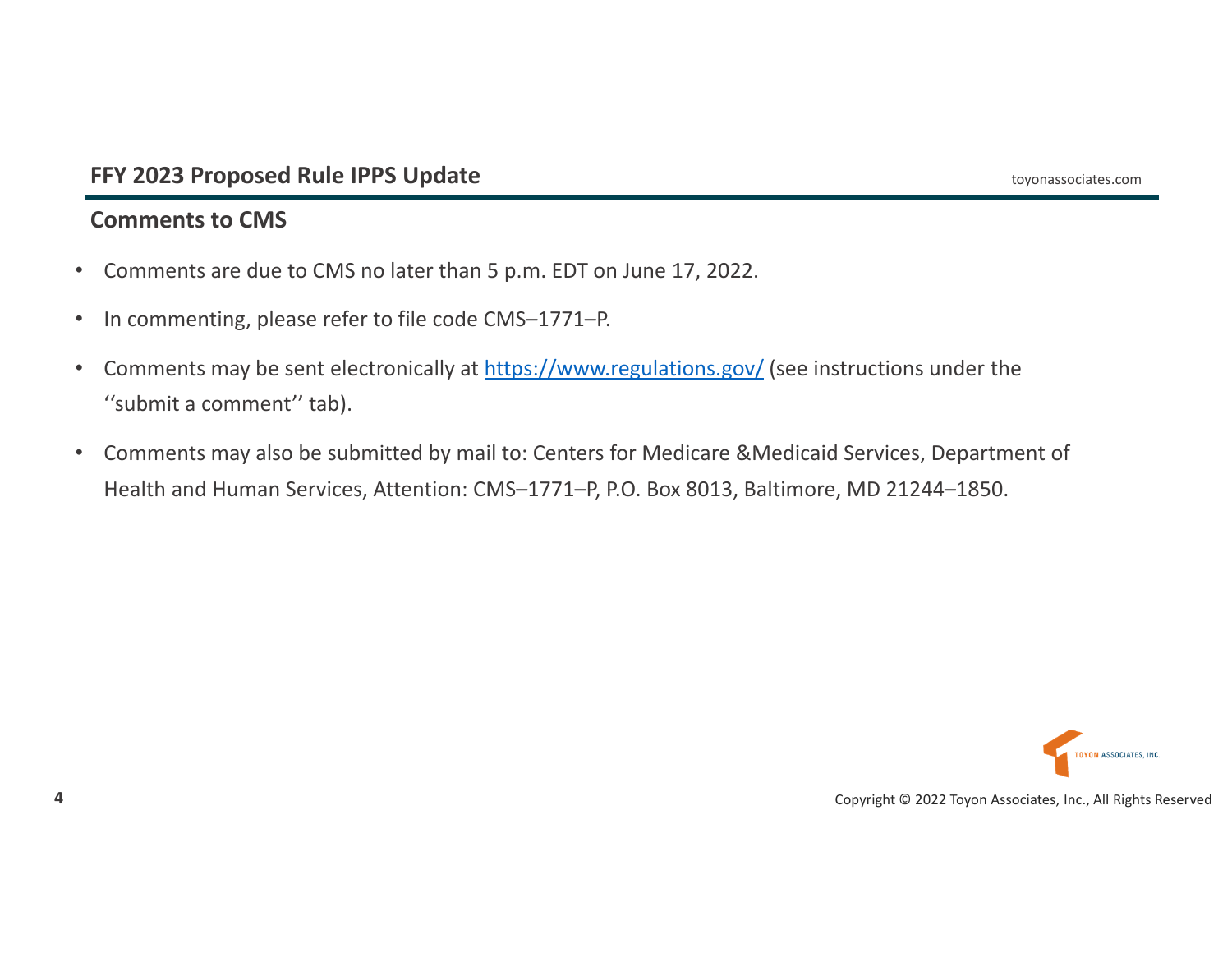**National IPPS Payments**



**Increase to operating payments (includes ‐\$563 million cut to UC DSH).**

**Decrease in payments related to payment changes in programs for new technology, low volume hospitals, GME, and capital.**

**Net overall change of ‐\$300 million in IPPS payments, as compared to FFY 2022.**

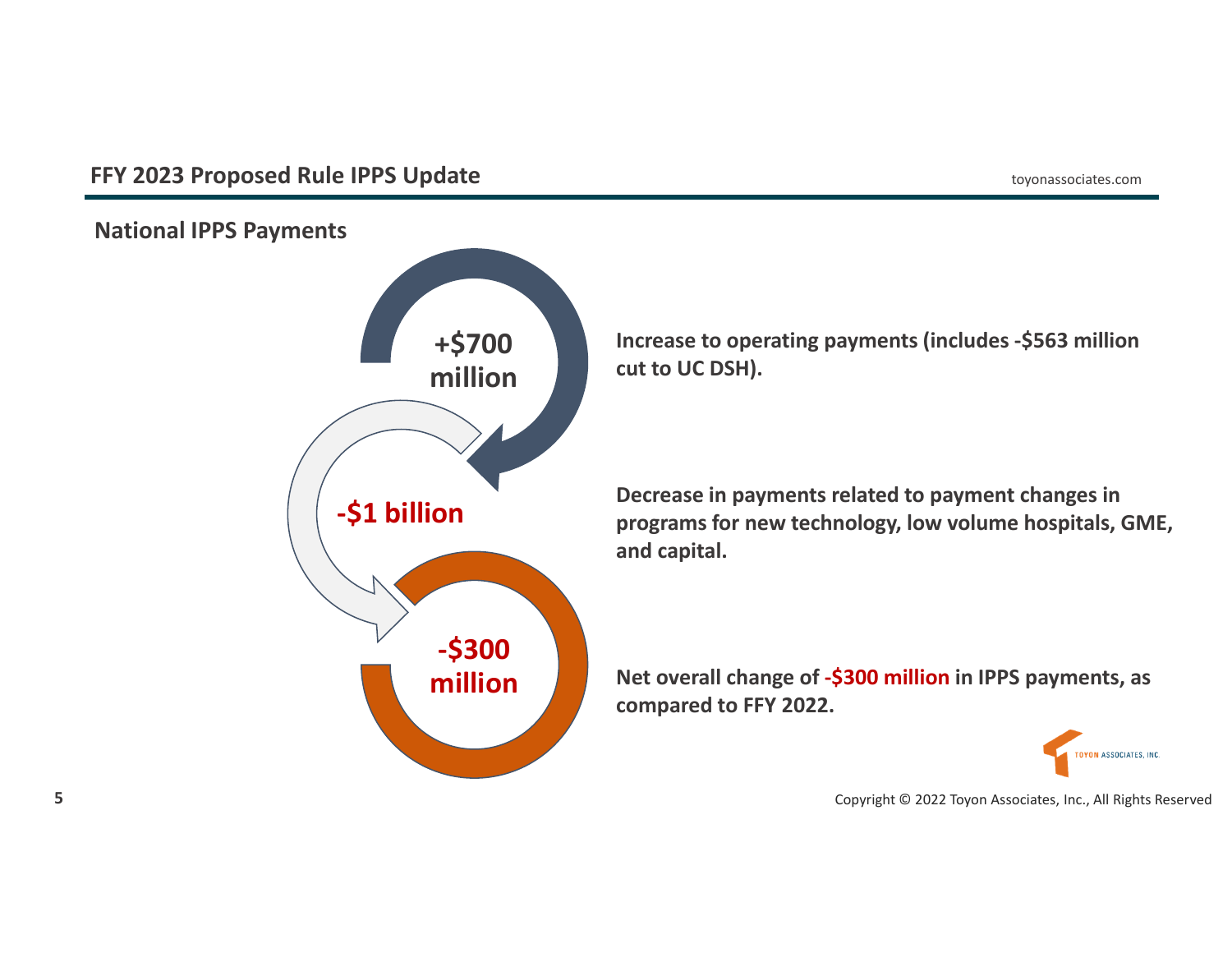## **Payment Updates**

| <b>Adjustment</b>                                            | % Impact on Medicare IPPS<br><b>Pmts</b> |
|--------------------------------------------------------------|------------------------------------------|
| <b>Market Basket</b>                                         | 3 1በ%                                    |
| ACA Productivity Adjustment                                  | -በ 40%                                   |
| Proposed FFY 2023 Update Factor                              |                                          |
| MACRA Documentation and Coding Restoration*                  |                                          |
| <b>Update with MACRA</b>                                     | 3.20%                                    |
| <b>DSH Payments</b>                                          |                                          |
| <b>Outlier Payments</b>                                      | $-1.80\%$                                |
| Expiration of MDH Status, Low Volume Adj Changes and Other** |                                          |
| <b>Total Other Adjustments</b>                               |                                          |

| Net Market Basket and Other Payment Adjustments |  |
|-------------------------------------------------|--|
|                                                 |  |

\*MACRA adjustment applied after the Update Factor, combined with other budget neutrality adjustments computing the FFY 2023 Standardized Rate.

\*\* Per American Hospital Association Summary of the FFY 2023 IPPS Proposed Rule.

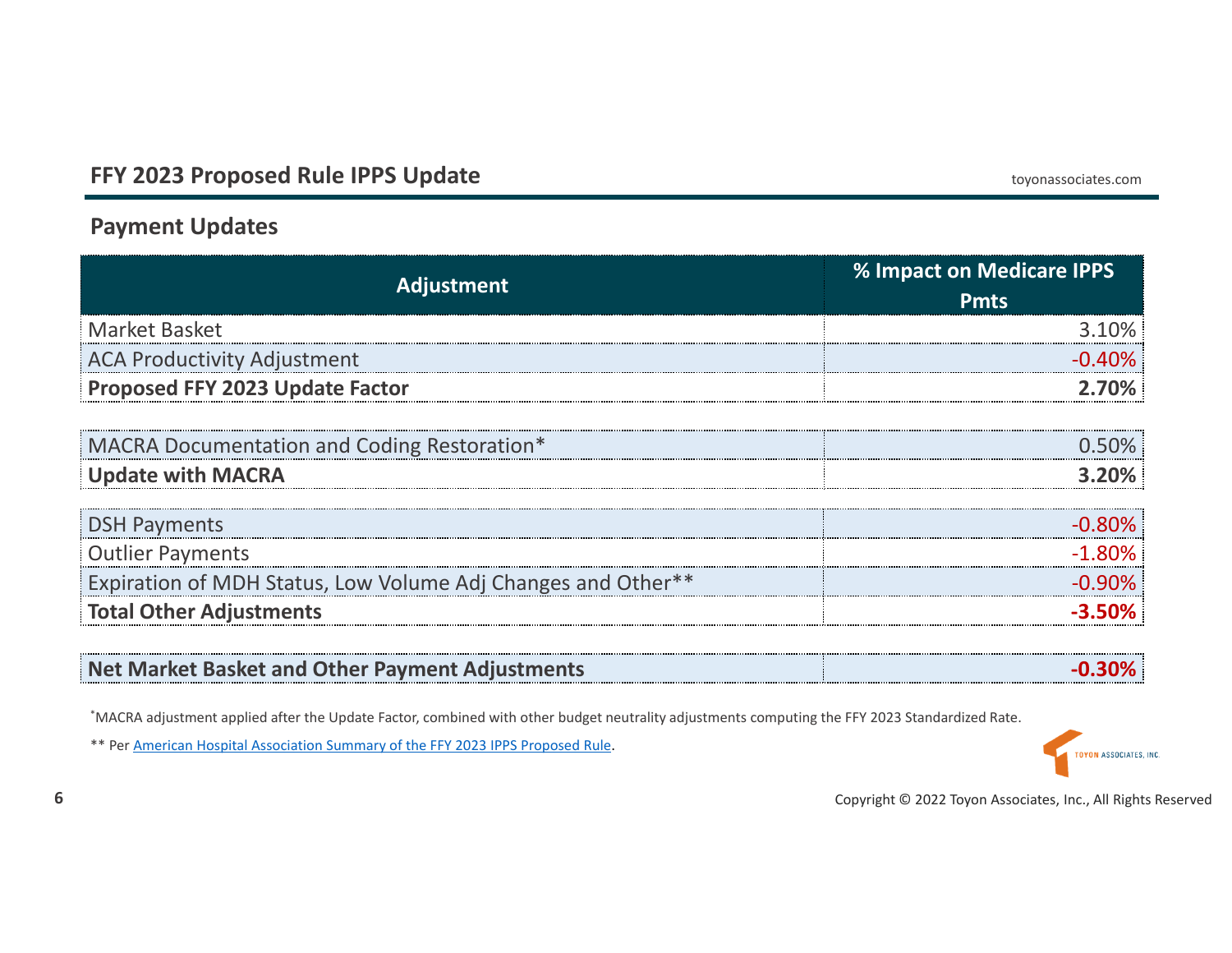## **Request for Market Basket Increase**



## **Hospital Costs (in billions) Increase of 5.12% from FFY 2019 to FFY 2020**

#### **Comment to CMS**

#### **Request add‐on to market basket increase greater than 3.1%**

- Toyon's analysis of hospital costs shows an increase in allowable hospital costs from FFY 2019 to FFY 2020 of 5.1% (\$38 million).
	- $\Box$  Examples of cost increases, include, but are not limited to, increased labor costs.
	- $\Box$  Hospitals are paying over 200% for travel nurses with additional losses ranging from \$5 million to \$9 million per hospital due to nursing turnover\*\*.
- Requests to increase the market basket should include other "stranded costs of COVID‐19", like rising insurance premiums.
- Request to eliminate the ‐0.4% ACA Productivity Adjustment cut for any year impacted by the COVID‐19 PHE.

\*Healthcare Cost Report Information System (HCRIS), comparison of expenses reported on WS A Line 118, Column 7 for 4,056 hospitals (acute care, critical access and LTCHs) with data in FFY 2018s through FFY 2020.



\*\*2022 NSI National Health Care Retention & RN Staffing Report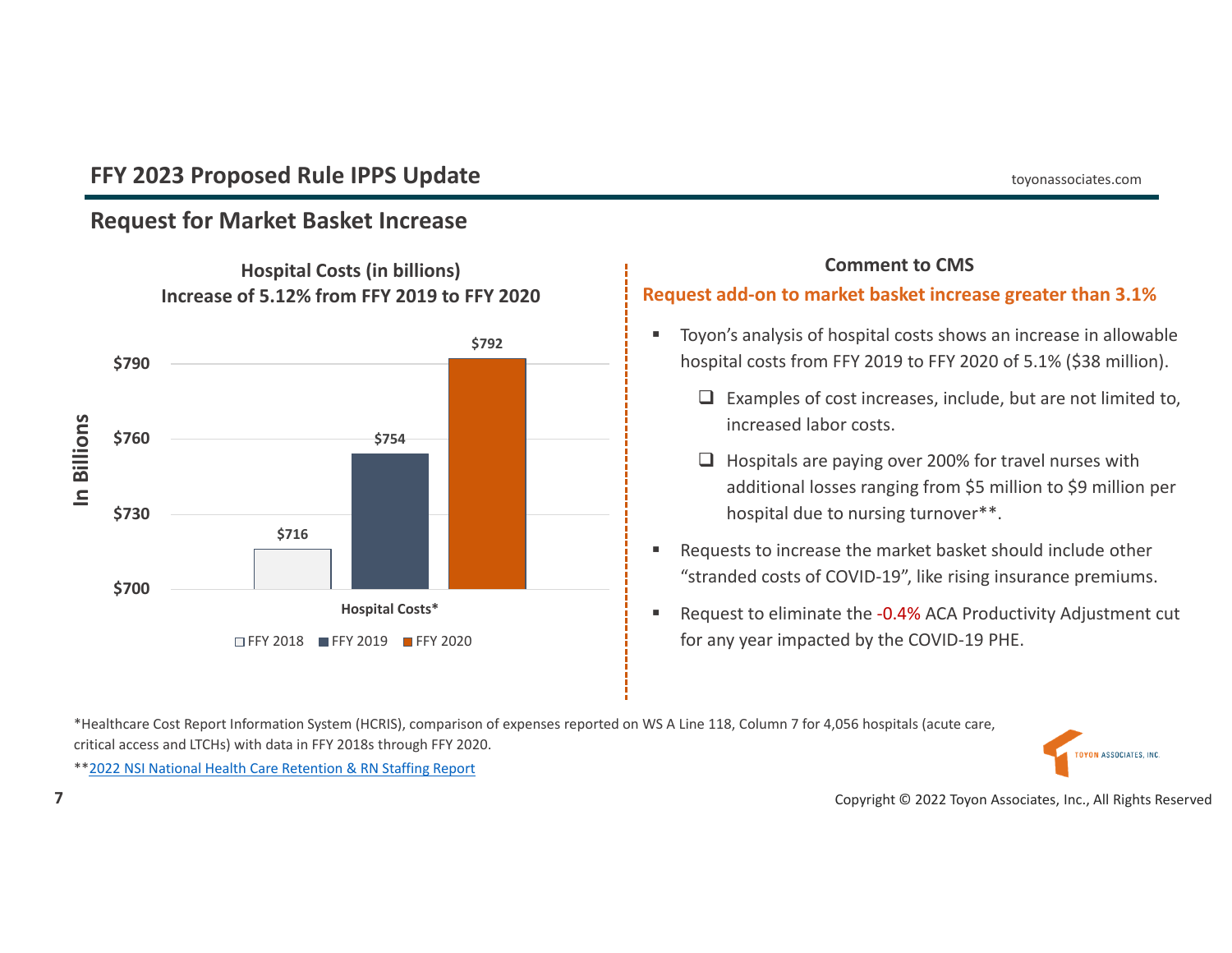## **Discharges and Case Mix Index (CMI)**

- O, CMS provides discharges and CMI from FFY 2021 to estimate annual proposed FFY 2023 IPPS payments.
- ٠ As hospitals project revenue for FFY 2023, current analysis of projected discharges and CMI is recommended.
- $\blacksquare$ ■ In the FFY 2022 IPPS Final Rule, CMS provided Medicare discharges and CMI using pre‐COVID‐19 data (FFY 2019).
	- $\Box$  There are 1.7 million less discharges (-20%) between FY 2021 and FY 2019 data.
	- $\Box$  The case mix index is estimated on average\* 0.1649 greater in FFY 2021 as compared to FFY 2019.

|                      |                                      | <b>Variance in Discharges and CMI</b><br>FFY 2023 Proposed Rule vs. FFY 2022 Final Rule |                                       |                      |  |  |
|----------------------|--------------------------------------|-----------------------------------------------------------------------------------------|---------------------------------------|----------------------|--|--|
| <b>Provider Type</b> | <b>Number of</b><br><b>Providers</b> | <b>Discharge</b><br><b>Variance</b>                                                     | <b>Discharge</b><br><b>Variance %</b> | <b>CMI Variance*</b> |  |  |
| <b>IPPS</b>          | 2,239                                | (1,024,998)                                                                             | $-20.36%$                             | 0.1792               |  |  |
| <b>RRC</b>           | 621                                  | (530, 733)                                                                              | $-18.10%$                             | 0.1311               |  |  |
| SCH/RRC              | 157                                  | (103, 506)                                                                              | $-21.67%$                             | 0.1238               |  |  |
| SCH:                 | 304                                  | (69,002)                                                                                | $-20.62%$                             | 0.1492               |  |  |
| EACH/RRC             |                                      | (1,215)                                                                                 | $-20.08\%$                            | 0.1621               |  |  |
| <b>EACH</b>          |                                      | (79)                                                                                    | $-10.81%$                             | 0.0693               |  |  |
| <b>Grand Total</b>   | 3,324                                | (1,729,534)                                                                             | $-19.69\%$                            | 0.1649               |  |  |

\*For illustrative purposes, the average of CMI values is compared to show differences between FFY 2019 and FFY 2021 data.

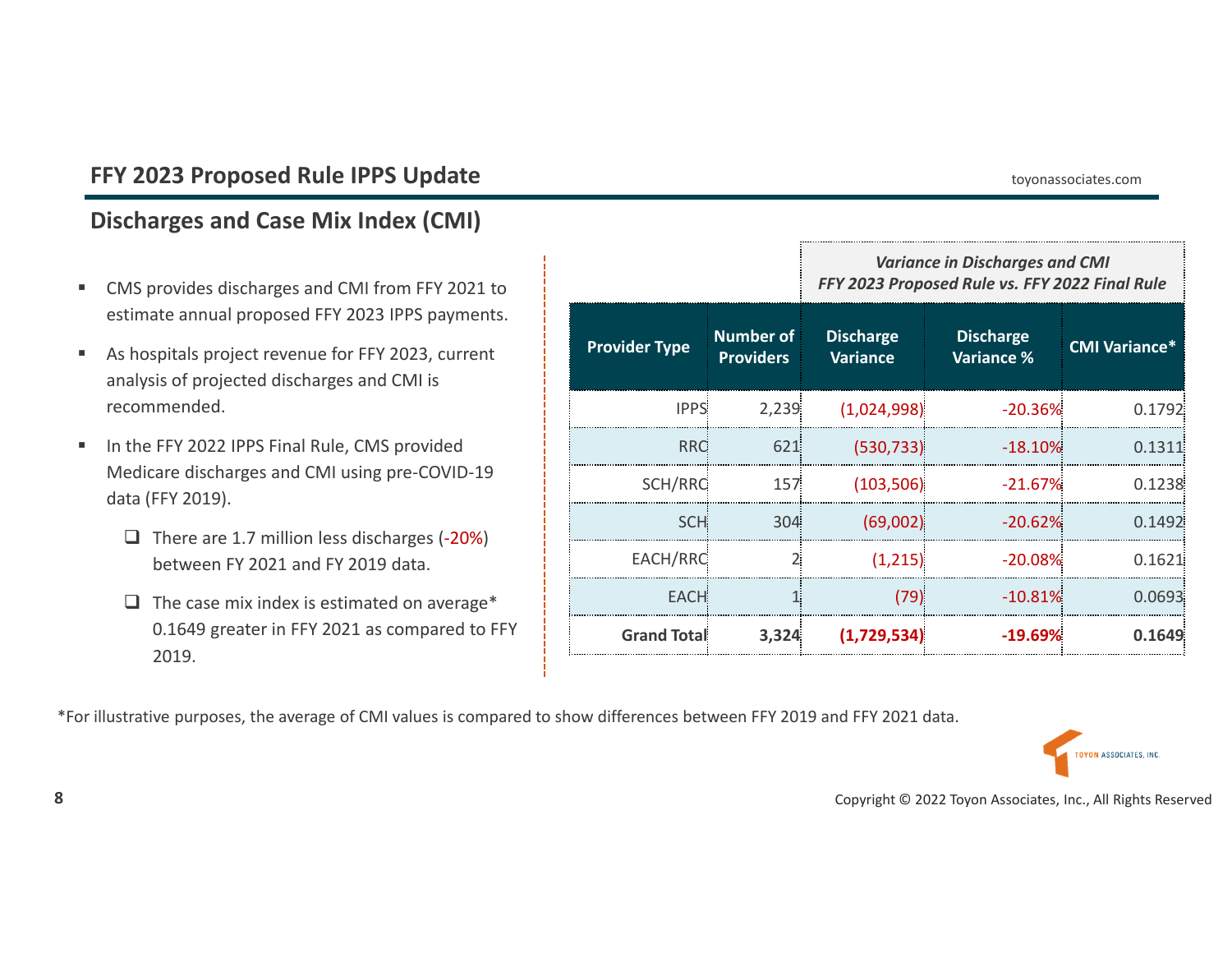## **Standard Rates**

| 2.7%<br><b>Full Update for Quality Reporting and Meaningful EHR Users</b> |            |                                                              |                          |  |  |  |
|---------------------------------------------------------------------------|------------|--------------------------------------------------------------|--------------------------|--|--|--|
| FFY 2023 PR FFY 2023 PR Alt FFY 2022 FR<br><b>Description</b>             |            |                                                              |                          |  |  |  |
| Wage Index $> 1.0000$                                                     |            |                                                              |                          |  |  |  |
| Labor (67.6%)<br>Non-Labor (32.4%) \$2,046.31 \$2,047.20                  | \$4,269.46 | \$4,271.33                                                   | \$4,138.24<br>\$1,983.41 |  |  |  |
| Wage Index $\lt$ = 1.0000                                                 |            |                                                              |                          |  |  |  |
| Non-Labor (38.0%)                                                         | \$2,399.99 | Labor (62.0%) \$3,915.78 \$3,917.49 \$3,795.42<br>\$2,401.04 | \$2,326.23               |  |  |  |

- • CMS provides two separate sets of base rates and variables for FFY 2023 rate setting: **Proposed and Alternative (Alt.) Proposed.**
- • Proposed rates project fewer COVID‐19 hospitalizations in FFY 2023 than in base‐year data from FFY 2021 (i.e., FFY 2021 MEDPAR data\*).
- $\bullet$  Alt. rates do not make an adjustment projecting <sup>a</sup> decline COVID‐19 hospitalizations from FFY 2021 to FFY 2023.
- $\bullet$  Toyon estimates <sup>a</sup> national increase of \$3 million (0.0025%) comparing Alt vs. Proposed FFY 2023 rates. However, 1,060 experience <sup>a</sup> reduction using Alt rates due to DRG weights used to project case mix indices and outlier payments.

\*Medicare Provider Analysis and Review (MEDPAR): Data on Medicare beneficiaries using hospital inpatient services at https://www.cms.gov/Research‐Statistics‐Data‐and‐Systems/Statistics‐Trends‐and‐Reports/MedicareFeeforSvcPartsAB/MEDPAR



\*\*Excludes rates for hospitals in Puerto Rico.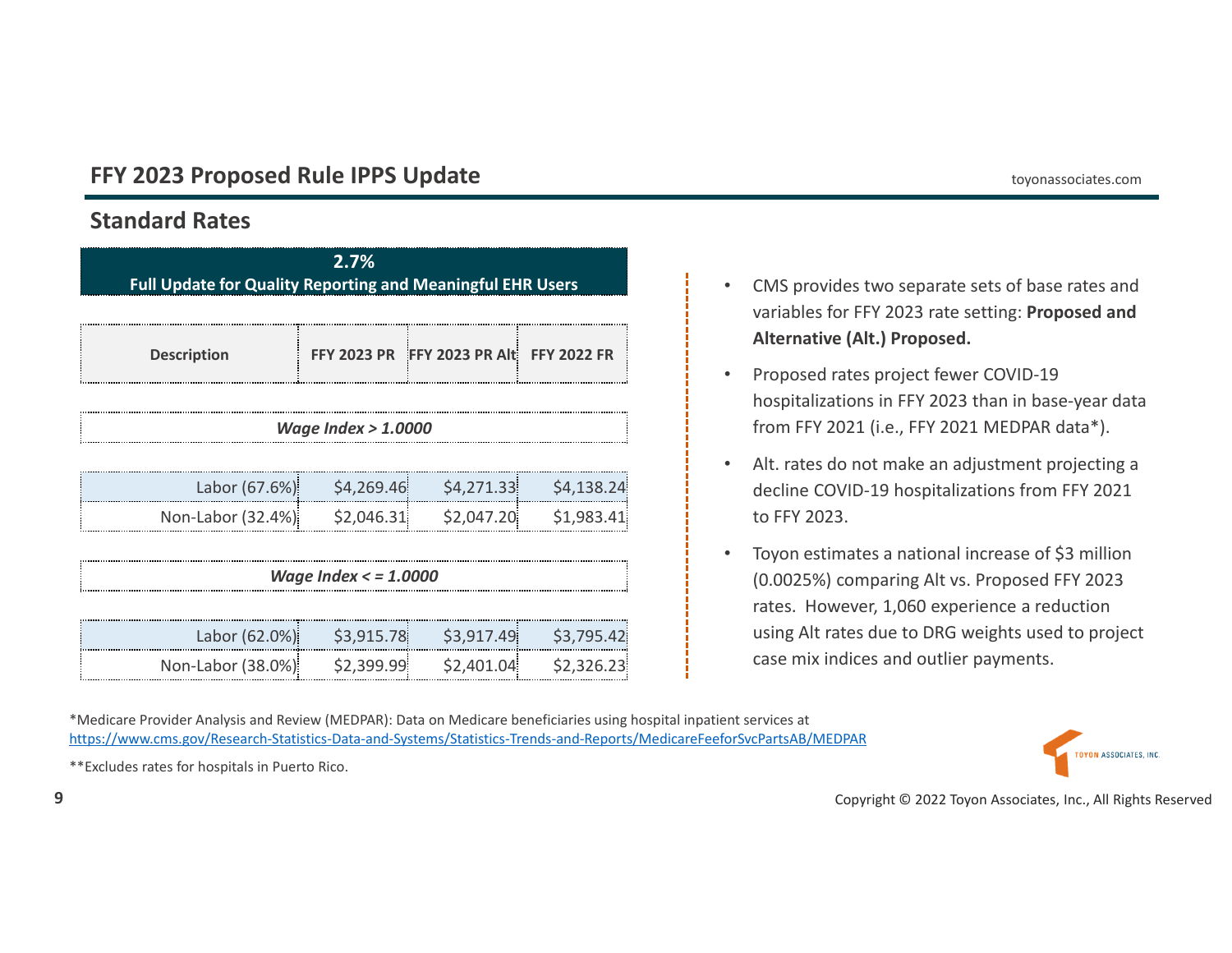**Standard Rates with Reductions**

\*Excludes rates for hospitals in Puerto Rico.





Copyright © 2022 Toyon Associates, Inc., All Rights Reserved

**10**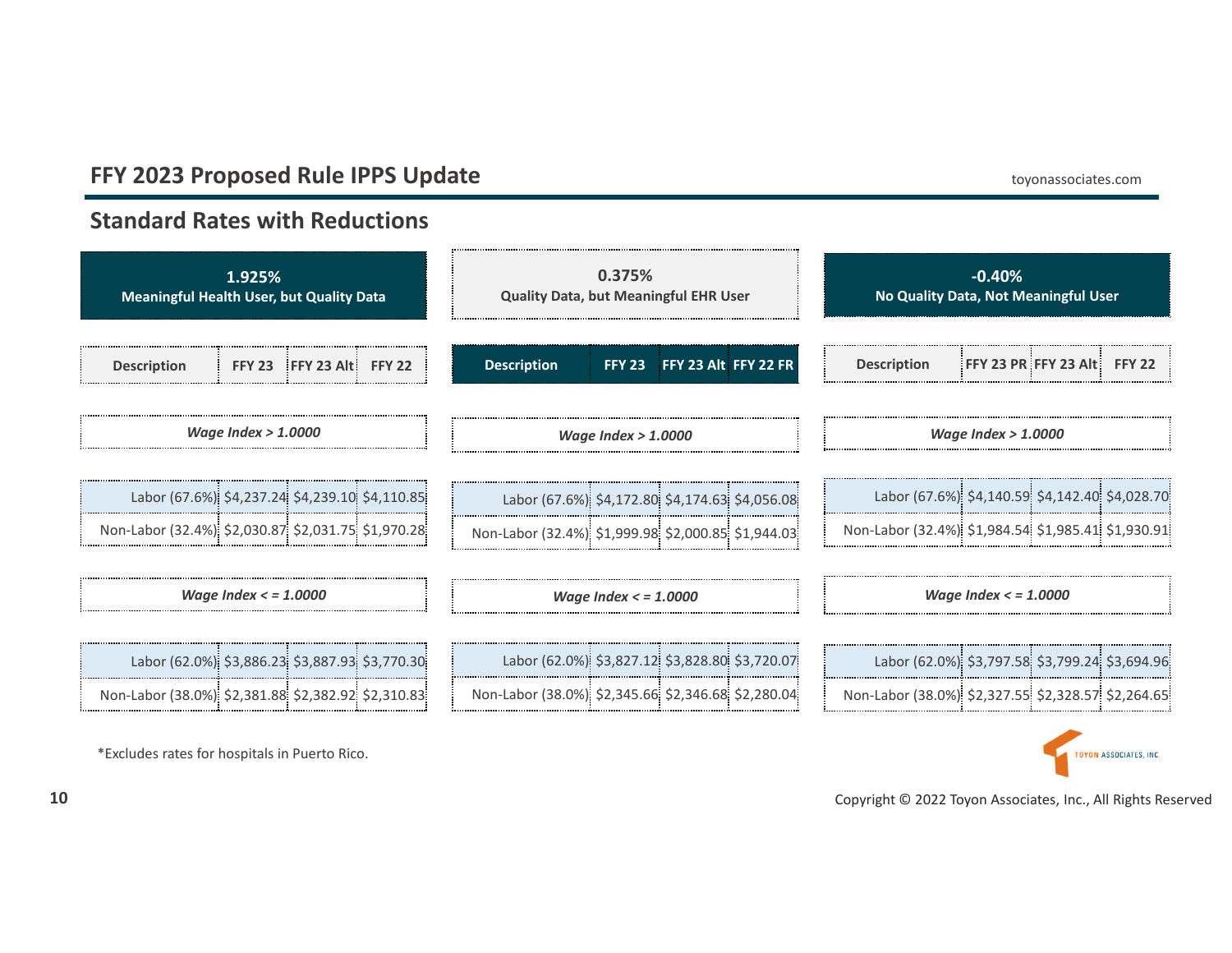## **Other Key Standard Rates**

| <b>Other Key Factors</b>          |              |                    |                 |                    |  |  |  |
|-----------------------------------|--------------|--------------------|-----------------|--------------------|--|--|--|
| <b>Description</b>                |              | <b>FFY 2023 PR</b> | FFY 2023 PR Alt | <b>FFY 2022 FR</b> |  |  |  |
| National UC DSH Funding           |              | \$6.6 billion      | \$6.6 billion   |                    |  |  |  |
| Prorated Sequestration Adjustment |              | $-2.00\%$          | $-2.00\%$       |                    |  |  |  |
|                                   | Capital Rate | <b>S480.29</b>     | S480 67         | 72 59:             |  |  |  |
| *Fixed Loss Outlier Threshold     |              | \$43.214.00        | \$58,798.00     |                    |  |  |  |

#### **Long Term Care Hospital (LTCH) Rates:**

| <b>LTCH Full Update:</b>                |        |  |
|-----------------------------------------|--------|--|
| LTCH Reduced Update:                    |        |  |
| LTCH Fixed Loss Outlier Threshold       | 61 842 |  |
| LTCH Site-Neutral Fixed Loss Threshold: |        |  |

#### **\*FFY 2023 Proposed Fixed Loss Outlier Threshold**

- •In FFY 2023 CMS proposes to exclude COVID-19 inflation from the proposed Fixed Loss Outlier Threshold of \$43,214.
- •CMS proposes to use charge inflation factors computed by comparing the average covered charge per case from FY 2018 to FY 2019.
- •CMS notes using data from FY 2020 to FFY 2021 results in "significantly higher" Fixed Loss Threshold (at \$58,798).

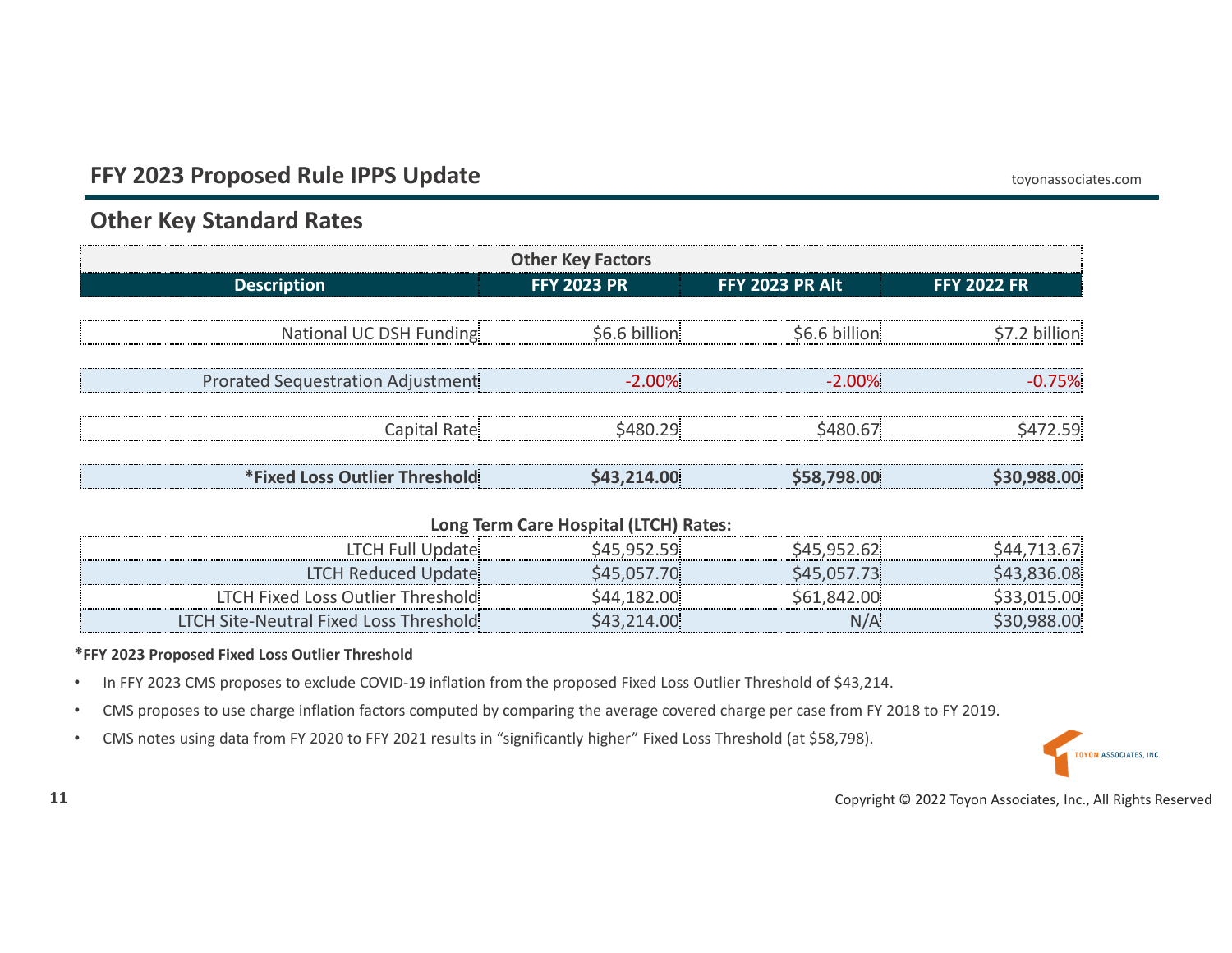## **MS‐DRG Weights**

- $\blacksquare$ ■ CMS proposes averaging weights with one set including COVID-19 diagnoses, and the other set excluding COVID-19 diagnoses.
- $\blacksquare$  . ■ CMS seeks comment whether DRGs should be weighted without the proposed COVID-19 adjustments.
- $\mathbf{m}_{\mathrm{eff}}$ FFY 2023 (and forward), DRG Weights are capped at no more than <sup>a</sup> 10% reduction compared to the PY.

| <b>MS-DRG</b> | <b>MS-DRG Title</b>                                              | <b>FFY 23</b> | FFY 23 Alt | Variance |                                        |
|---------------|------------------------------------------------------------------|---------------|------------|----------|----------------------------------------|
| 18            | CHIMERIC ANTIGEN RECEPTOR (CAR) T-CELL AND OTHER IMM.            | 36.61         | 36.33      | 0.28     |                                        |
| 453           | COMBINED ANTERIOR AND POSTERIOR SPINAL FUSION WITH MCC           | 9.22          | 9.14       | 0.08     | <b>Largest Increases</b>               |
| 14            | ALLOGENEIC BONE MARROW TRANSPLANT                                | 11.12         | 11.05      | 0.08     | Proposed Rule vs.<br>Alt Proposed Rule |
| 957           | OTHER O.R. PROCEDURES FOR MULT SIGNIFICANT TRAUMA WITH MCC       | 7.42          | 7.35       | 0.07     |                                        |
| 215           | OTHER HEART ASSIST SYSTEM IMPLANT                                | 10.29         | 10.23      | 0.07     |                                        |
| 981           | EXTENSIVE O.R. PROCEDURES UNRELATED TO PRINCIPAL DIAG.WITH MCC:  | 4.58          | 4.65       | (0.07)   |                                        |
| 783           | CESAREAN SECTION WITH STERILIZATION WITH MCC                     | 1.86          | 1.94       | (0.07)   |                                        |
| 166           | OTHER RESPIRATORY SYSTEM O.R. PROCEDURES WITH MCC                | 3.66          | 3.75       | (0.08)   |                                        |
|               | ECMO OR TRACHEOSTOMY WITH MV >96 HOURS OR                        | 20.14         | 20.27      | (0.13)   | Largest<br><b>Decreases</b>            |
| 208           | RESPIRATORY SYSTEM DIAGNOSIS WITH VENTILATOR SUPPORT <= 96 HOURS | 2.60          | 2.73       | (0.14)   | Proposed Rule vs.                      |
| 870           | SEPTICEMIA OR SEVERE SEPSIS WITH MV >96 HOURS                    | 6.79          | 7.08       | (0.29)   | Alt Proposed Rule                      |
| 207           | RESPIRATORY SYSTEM DIAGNOSIS WITH VENTILATOR SUPPORT >96 HOURS   | 6.56          | 7.16       | (0.60)   |                                        |
| $\Delta$      | TRACHEOSTOMY WITH MV >96 HOURS                                   | 13.68         | 14.50      | (0.82)   | <b>TOYON ASSOCIATES, INC</b>           |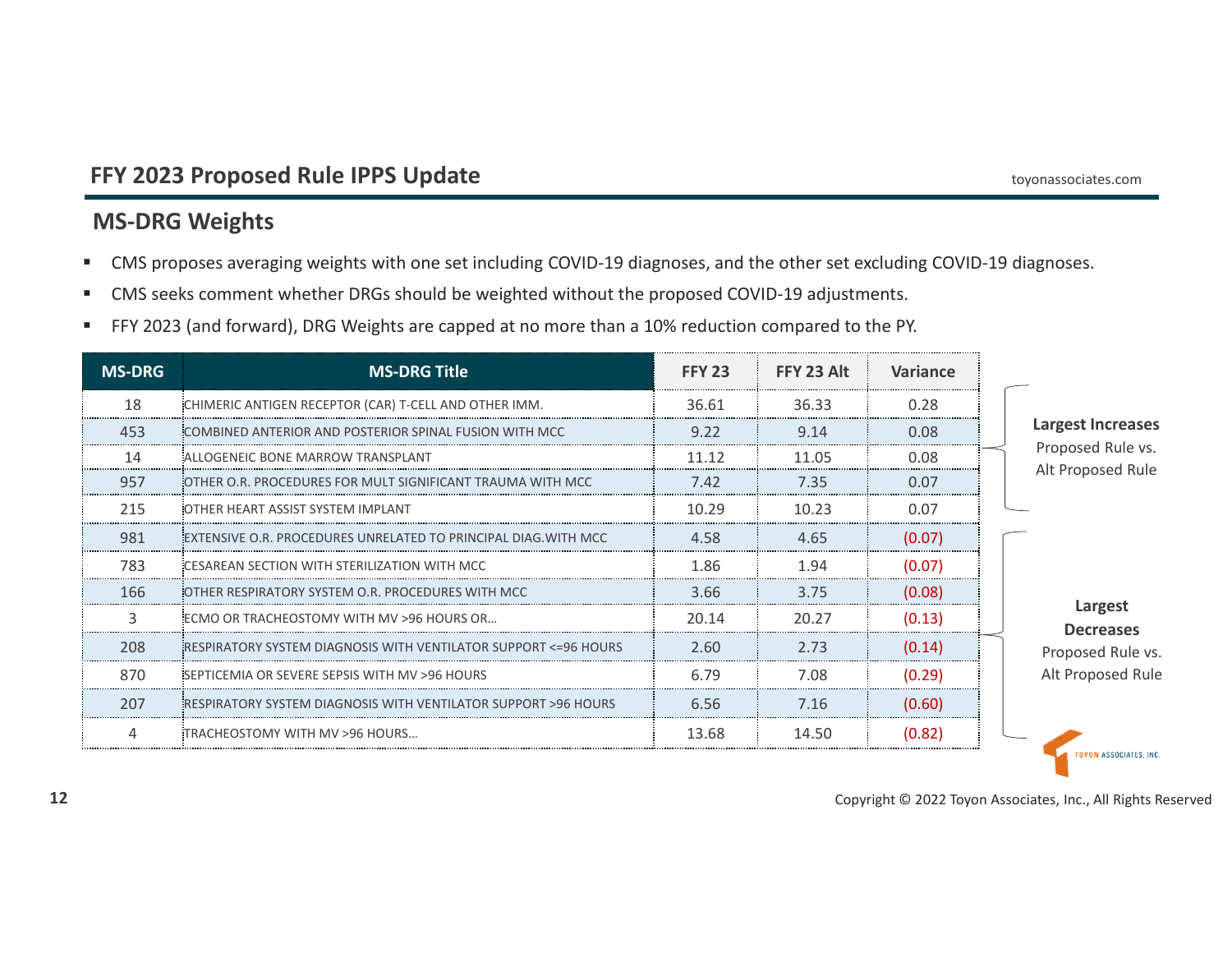## **Quality‐Based Reimbursement**



\*To comply with statute on the 2% withhold for VBP, CMS is then adding back the same 2% to suppress VBP scores in FFY 2023. Therefore, there is <sup>a</sup> \$0 net impact of VBP in FFY 2023.

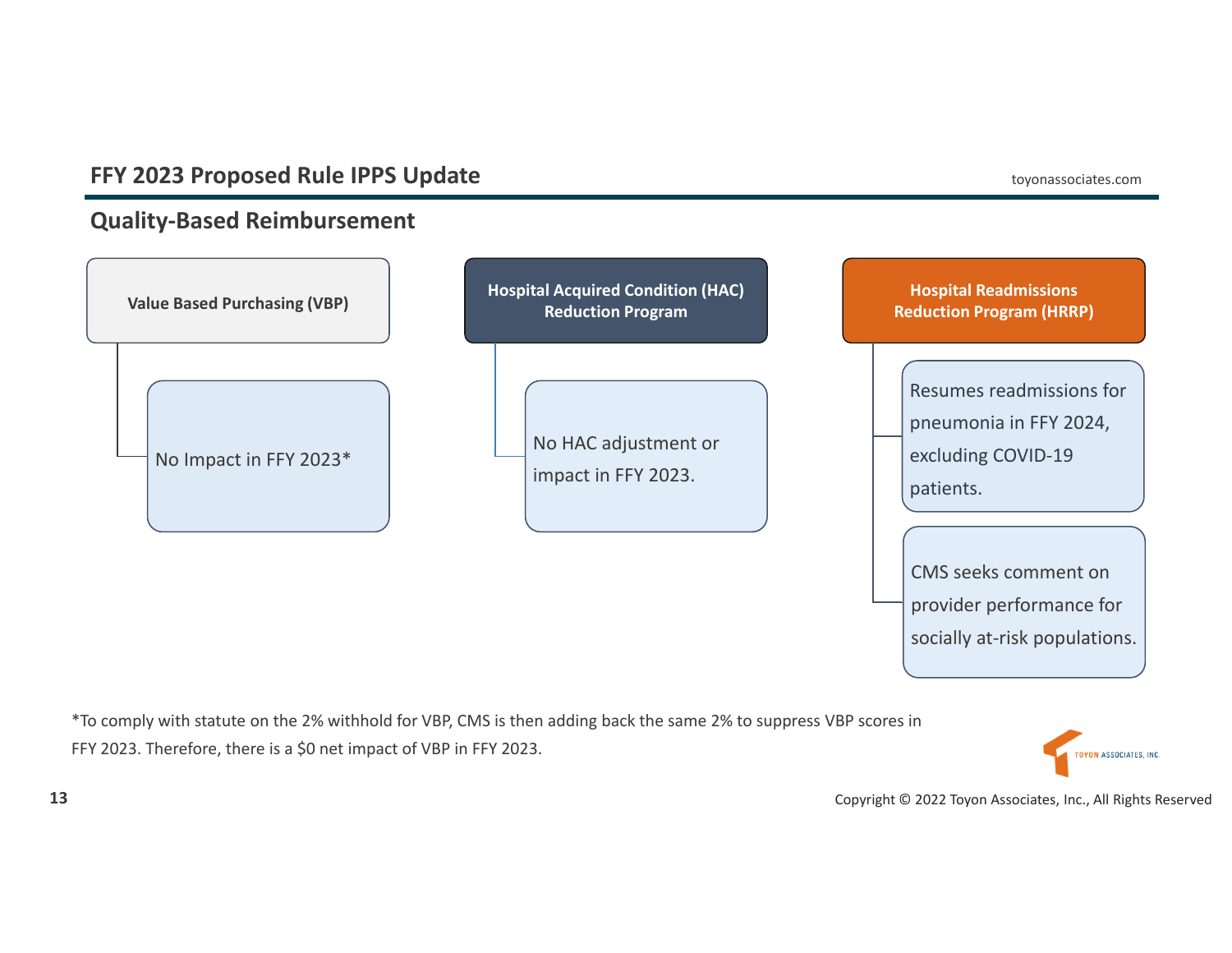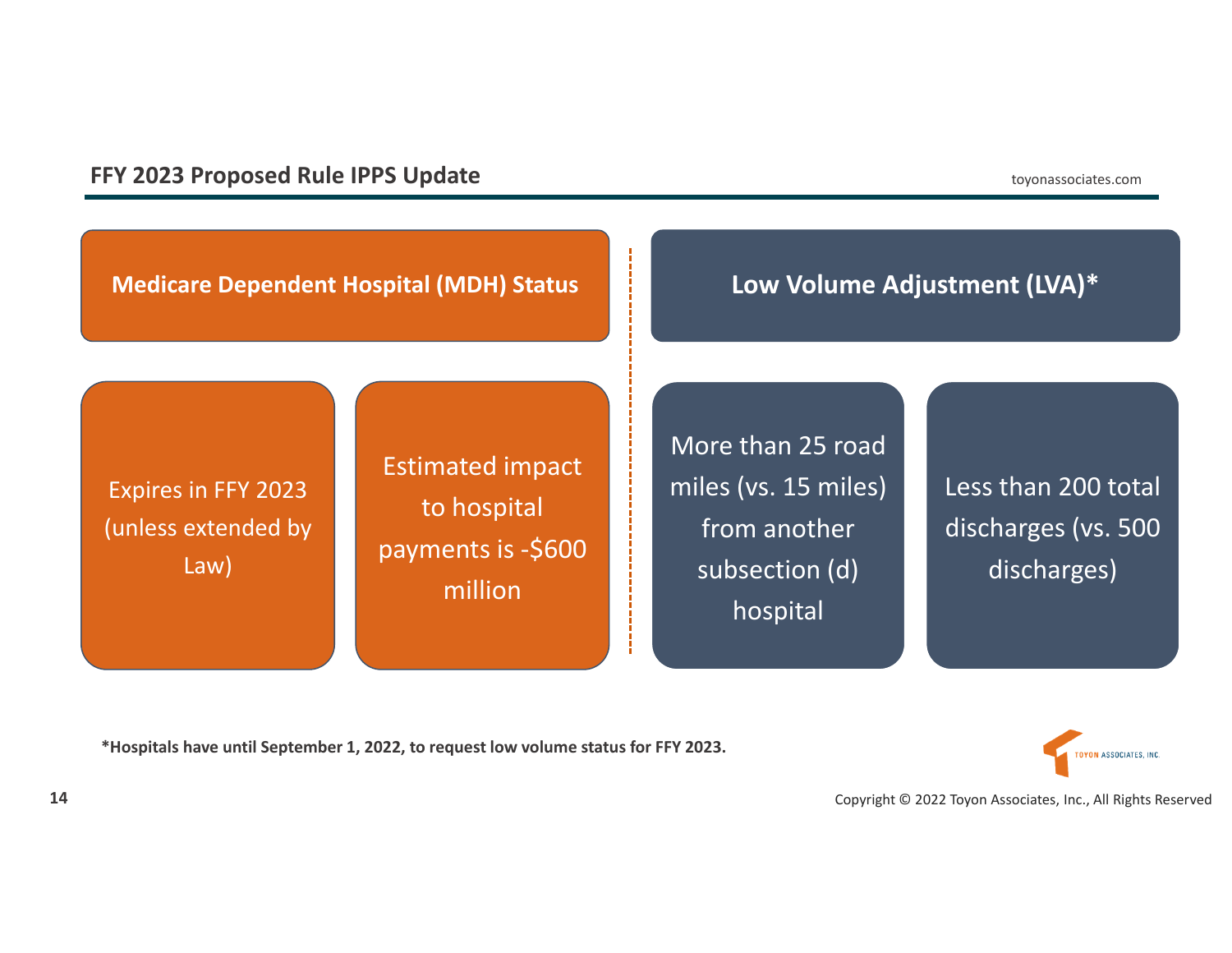**Payment for Medicare Portion Domestically Made Surgical N95 Respirators**

Biweekly payments accounting for marginal diff. in costs between NIOSH‐approved surgical N95 respirators that were wholly domestically made and those that were not

Claims‐based MS‐DRG add‐on payment when hospitals meet or exceed <sup>a</sup> threshold of purchasing 50 percent or more wholly domestically sourced surgical N95 respirators

**TOYON ASSOCIATES, INC.** 

Copyright © 2022 Toyon Associates, Inc., All Rights Reserved

#### *OR*

**CMS seeks comment on IPPS and OPPS payment adjustments for FFY 2023 ‐ and potentially subsequent years ‐ to ensure an adequate supply of domestically produced N95 respirators**

**How would providers identify domestic vs. non‐domestic N95 purchases?**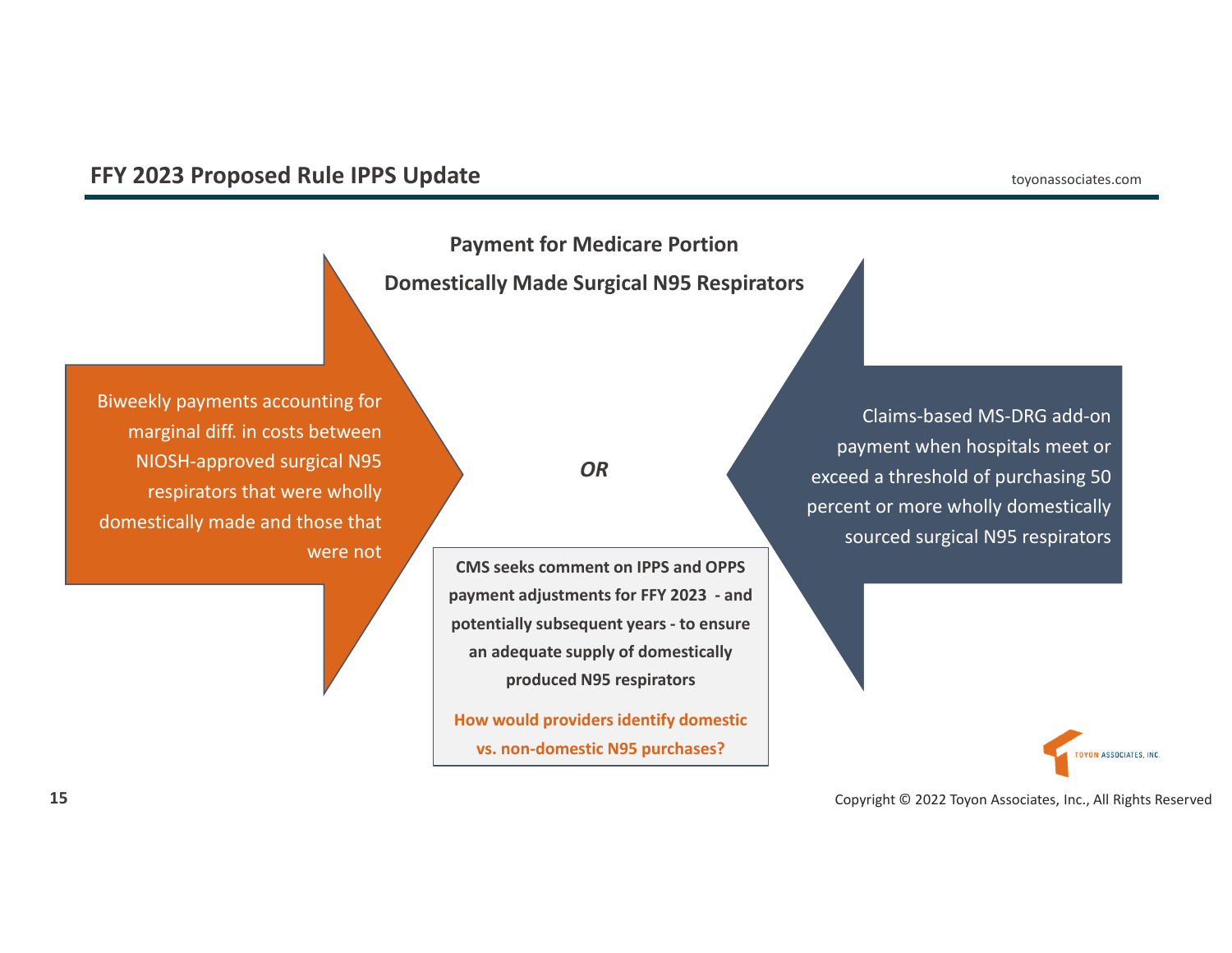**Noteworthy**

**Clarifications on Deferred Compensation Cost Reporting [42 CFR 413.99(a)(3)]**

- Allowable Non‐Qualified Deferred Compensation Plan costs are based on reasonable benefits paid to participating employees.
- $\checkmark$  Allowable Defined Contribution plan costs are based on reasonable contributions to Defined Contribution accounts.

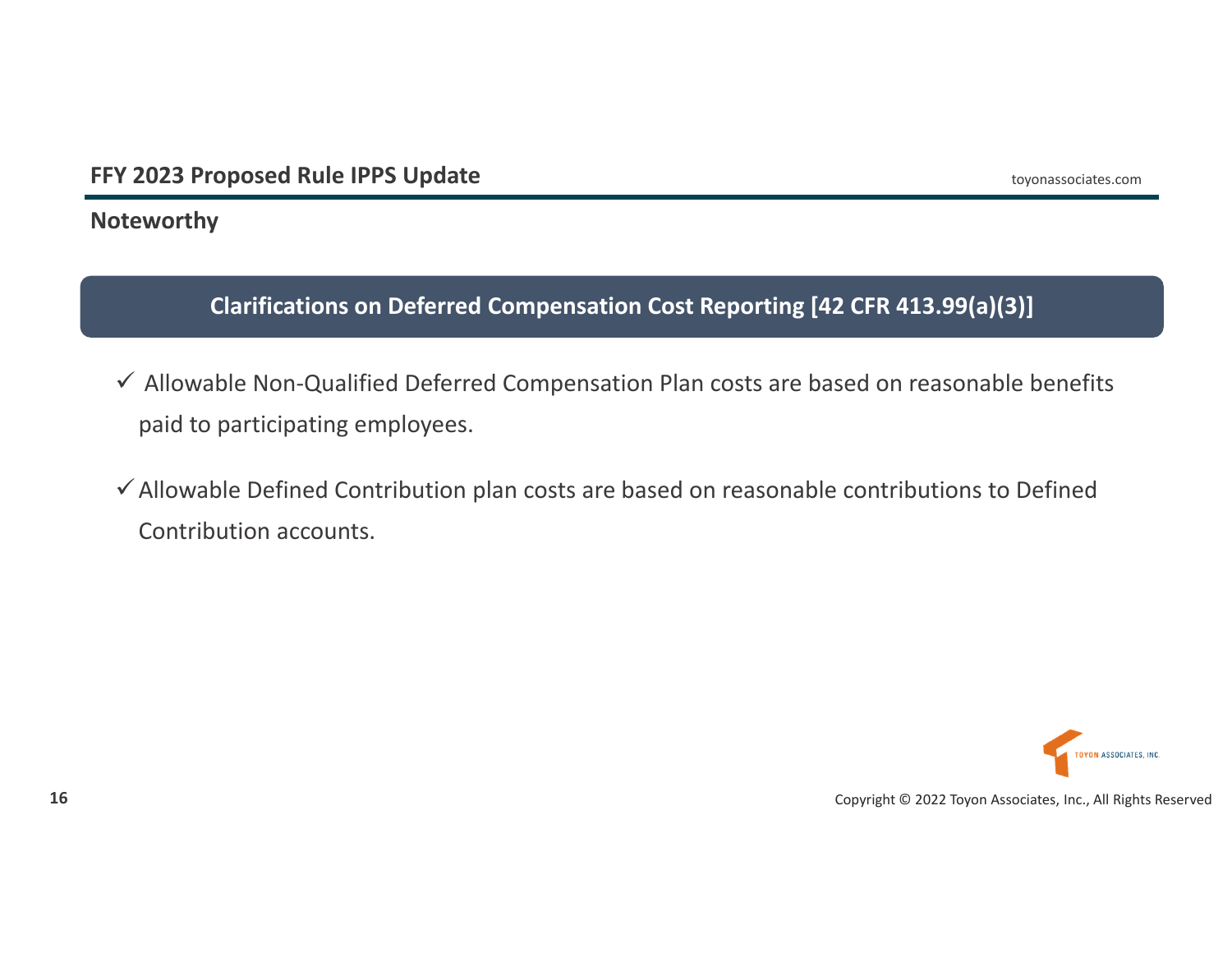

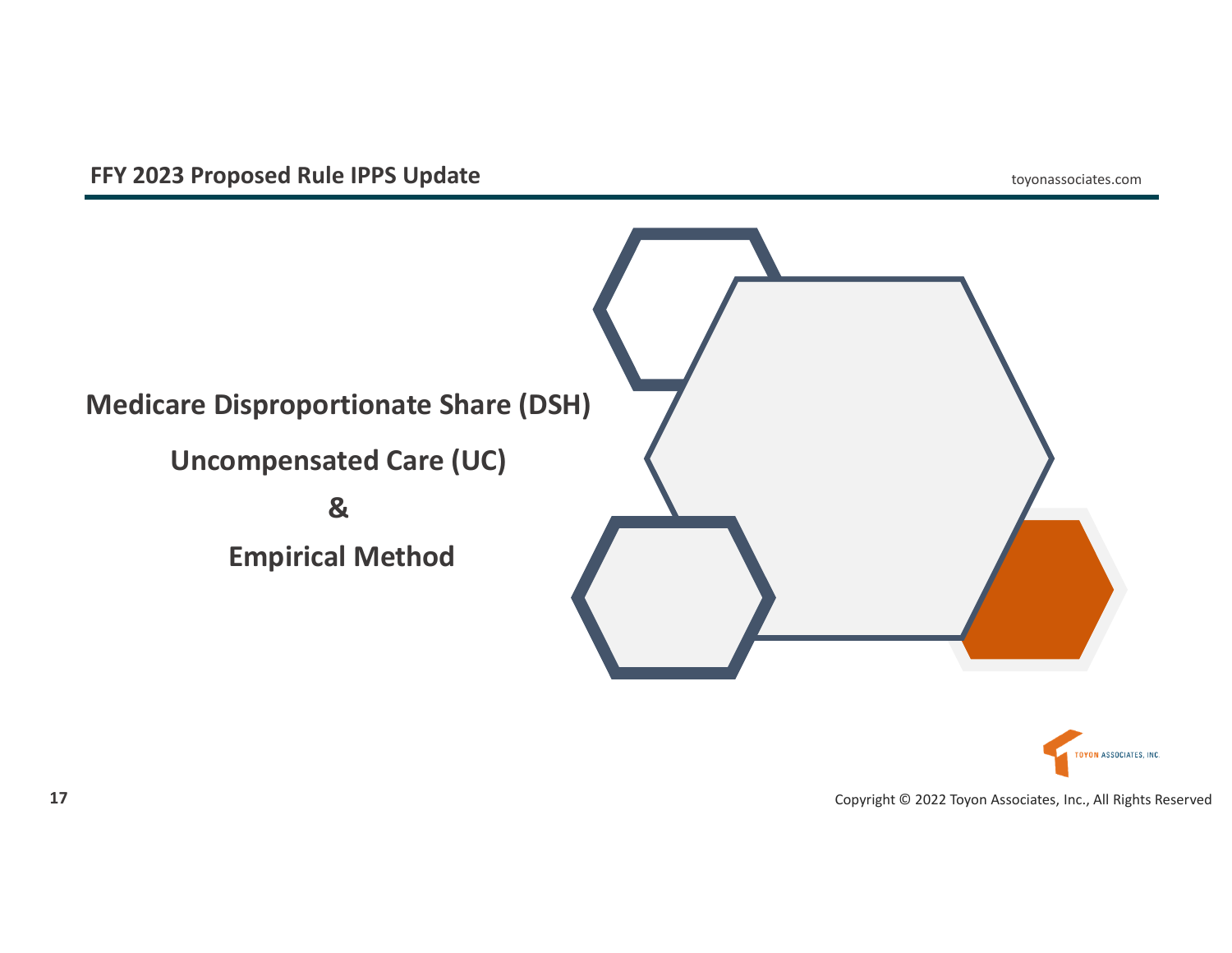**Uncompensated Care DSH**

#### **CMS Proposes \$6.6 billion in UC DSH Payments**

## **\$563 million Decrease (‐8%) from FFY 2022**



\*CMS Proposes to use the average UC cost from FFY 2018 and FFY 2019 to determine each hospital's UC DSH Payment in Factor 3.

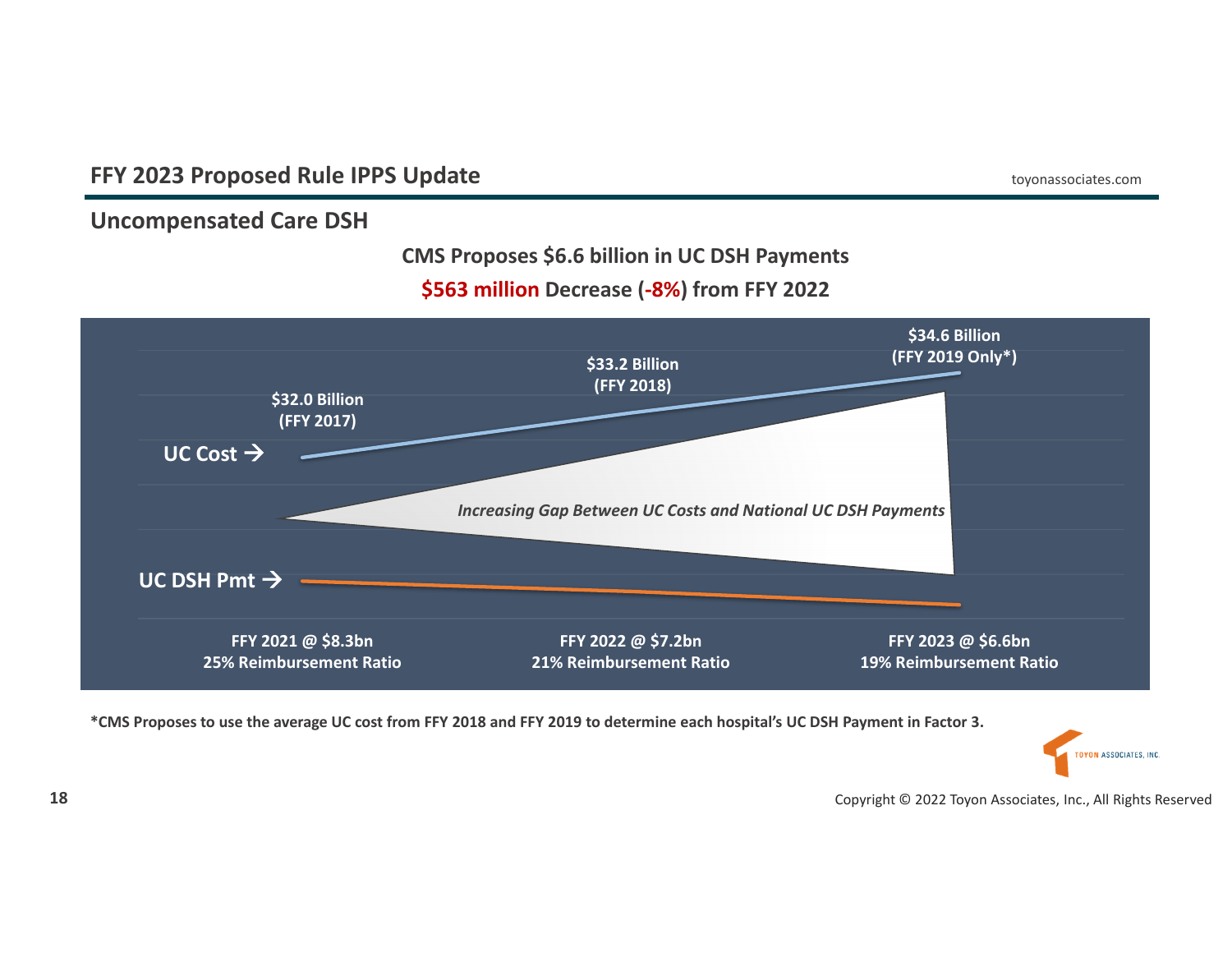## **Uncompensated Care DSH**

|                                                                          | <b>Proposed FFY 2023</b> | Final FFY 2022   | <b>Final FFY 2021</b>       |  |  |  |
|--------------------------------------------------------------------------|--------------------------|------------------|-----------------------------|--|--|--|
| Factor 1 (Empirical DSH Estimates Not Accounting for ACA Implementation) |                          |                  |                             |  |  |  |
| Base Year Empirical DSH (Before Factor 1 Update)                         | \$13,808,000,000         | \$13,882,000,000 | \$14,000,400,000            |  |  |  |
| <b>Factor 1 Updates</b>                                                  | (5542, 321, 925)         | \$102,752,729    | \$1,170,273,476             |  |  |  |
| <b>Projected DSH Payments</b>                                            | \$13,265,678,075         | \$13,984,752,729 | \$15,170,673,476            |  |  |  |
| 75% of Available UC DSH Funds                                            | 75.00%                   | 75.00%           | 75.00%                      |  |  |  |
| <b>Gross Uncompensated Care Pool (Factor 1)</b>                          | \$9,949,258,557          | \$10,488,564,547 | \$11,378,005,107            |  |  |  |
|                                                                          |                          |                  |                             |  |  |  |
| <b>Factor 2</b> (Reduction for Change in Uninsured Population)           |                          |                  |                             |  |  |  |
| <b>Uninsured Population Reduction (Factor 2)</b>                         | 65.71%                   | 68.57%           | 72.86%                      |  |  |  |
|                                                                          |                          |                  |                             |  |  |  |
| <b>National UC DSH Funding</b>                                           |                          |                  |                             |  |  |  |
| Adjusted UC DSH Funding                                                  | \$6,537,657,798          | \$7,192,008,710  | \$8,290,014,521             |  |  |  |
| Supplemental UC DSH Funding                                              | \$91,627,798             | \$0              | \$0                         |  |  |  |
| <b>Total UC DSH Funding</b>                                              | \$6,629,285,596          | \$7,192,008,710  | \$8,290,014,521             |  |  |  |
|                                                                          |                          |                  |                             |  |  |  |
| Change from Prior Year (\$)                                              | (5562, 723, 114)         | (51,098,005,811) | ( \$60,584,575)             |  |  |  |
| <b>Change from Prior Year (%)</b>                                        | $-7.82%$                 | $-13.24%$        | $-0.73%$                    |  |  |  |
|                                                                          |                          |                  |                             |  |  |  |
|                                                                          |                          |                  | <b>OYON ASSOCIATES, INC</b> |  |  |  |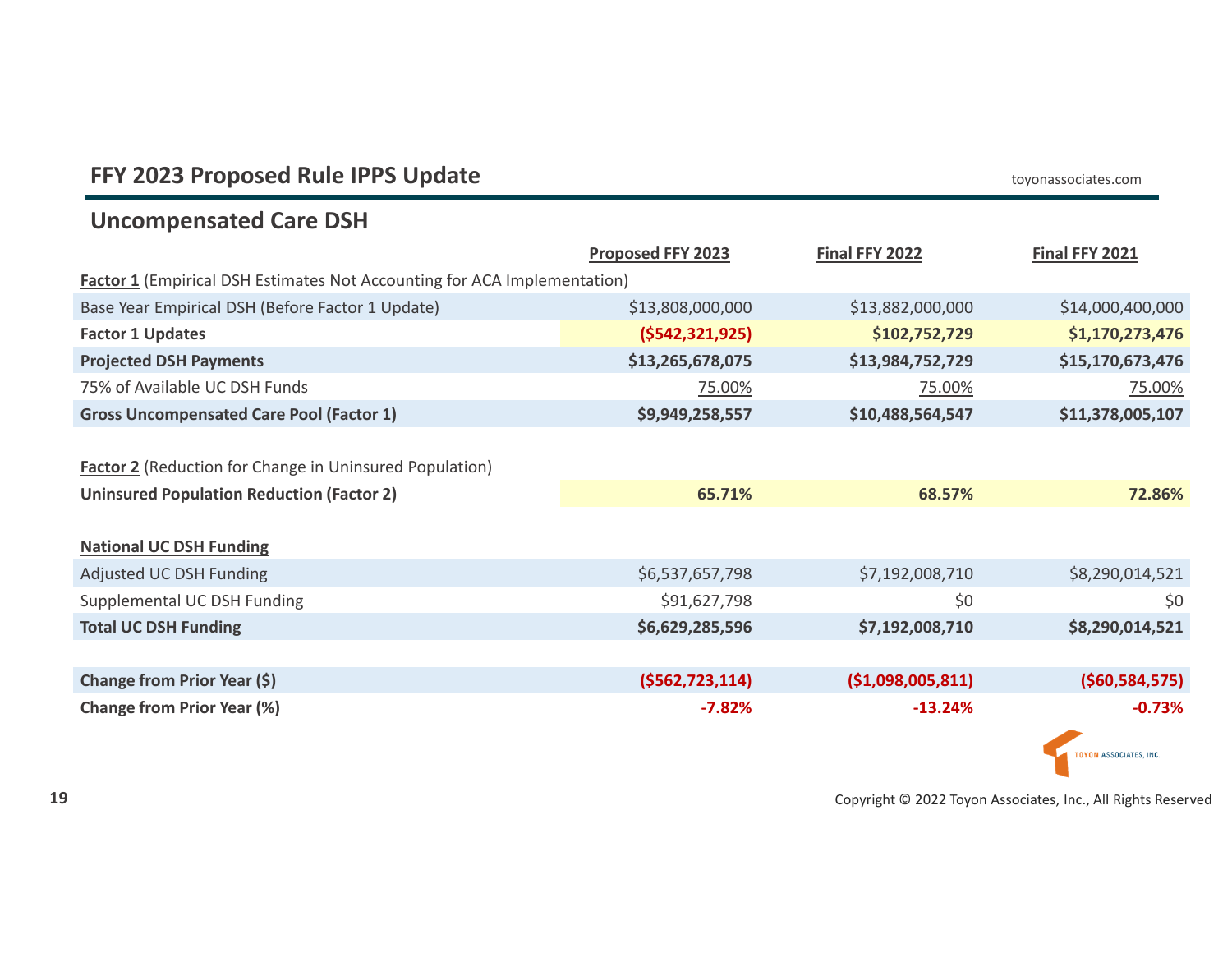## **Uncompensated Care DSH – Factor 1**

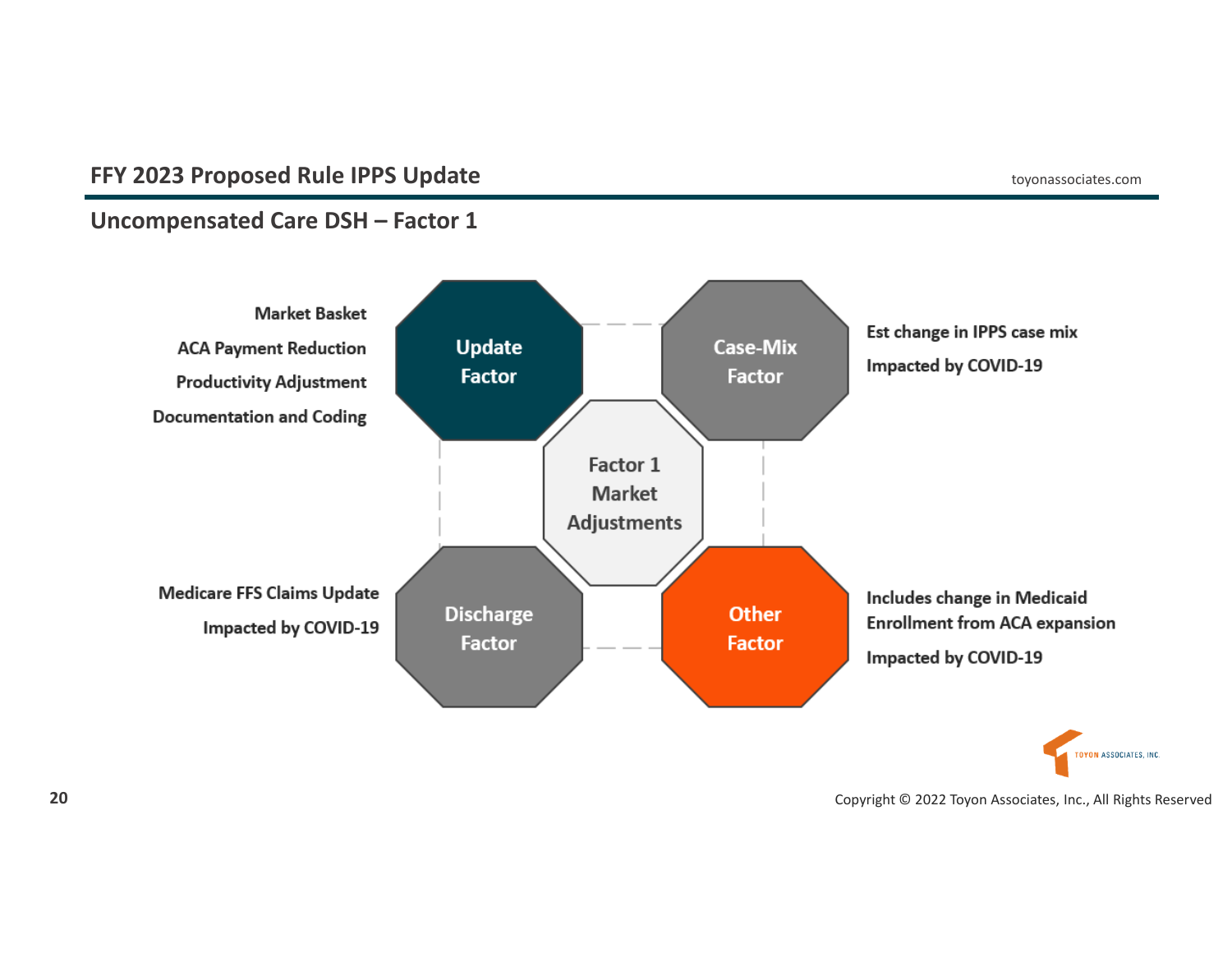## **Uncompensated Care DSH – Factor 1**

|                             | А                             | В       |            | D        |        | $F = B^*C^*D^*E$ | A*F (compounded)   |
|-----------------------------|-------------------------------|---------|------------|----------|--------|------------------|--------------------|
| FFY                         | <b>Base Year Amt</b><br>(bns) | Update  | Discharges | Case-Mix | Other  | Total            | Est DSH Pmts (bns) |
| FFY 2023 IPPS Proposed Rule |                               |         |            |          |        |                  |                    |
| 2019                        | 13.808                        |         |            |          |        |                  |                    |
|                             |                               |         |            |          |        |                  |                    |
| 2020                        |                               | 1.0310: | 0.8620:    | 1.0380.  | 0.9890 | 0.9123           | 12.5980            |
| 2021                        |                               | 1.0290. | 0.9470     | 1.0290   | 0.9842 | 0.9869.          | 12.4320            |
| 2022                        |                               | 1.0250  | 1.0070     | 0.9900   | 1.0084 | 1.0304           | 11በ                |
| 2023                        |                               | 1.0320  | 1.0100     | 0.9900   | 1.0035 | 1.0355           | 2660               |
| <b>2022 IPPS Final Rule</b> |                               |         |            |          |        |                  |                    |
| 2018                        | 13.984                        |         |            |          |        |                  |                    |
|                             |                               |         |            |          |        |                  |                    |
| 2019                        |                               | 1.0185  | 0.9700     | .009     | 1.0176 | 1 (1144          | 14.0820            |
| 2020                        |                               | 1.0310. | 0.8570     | 1.0380   | 0.9912 | 0.9091           | 13.8010            |
| 2021                        |                               | 1.0290. | 1.0130     | 1.0290   | 0.9662 | 1.0364.          | 13.2670            |
| 2022                        |                               |         | 1 በ59በ፡    | ገ 9675፡  |        | 1 0541:          |                    |

#### **Variance: FFY 2023 IPPS Proposed vs. FFY 2022**

| anac<br>-uzv | _________________________ |  |  |
|--------------|---------------------------|--|--|
| ᅀᅛᇰ          |                           |  |  |
| ---<br>- 92  |                           |  |  |

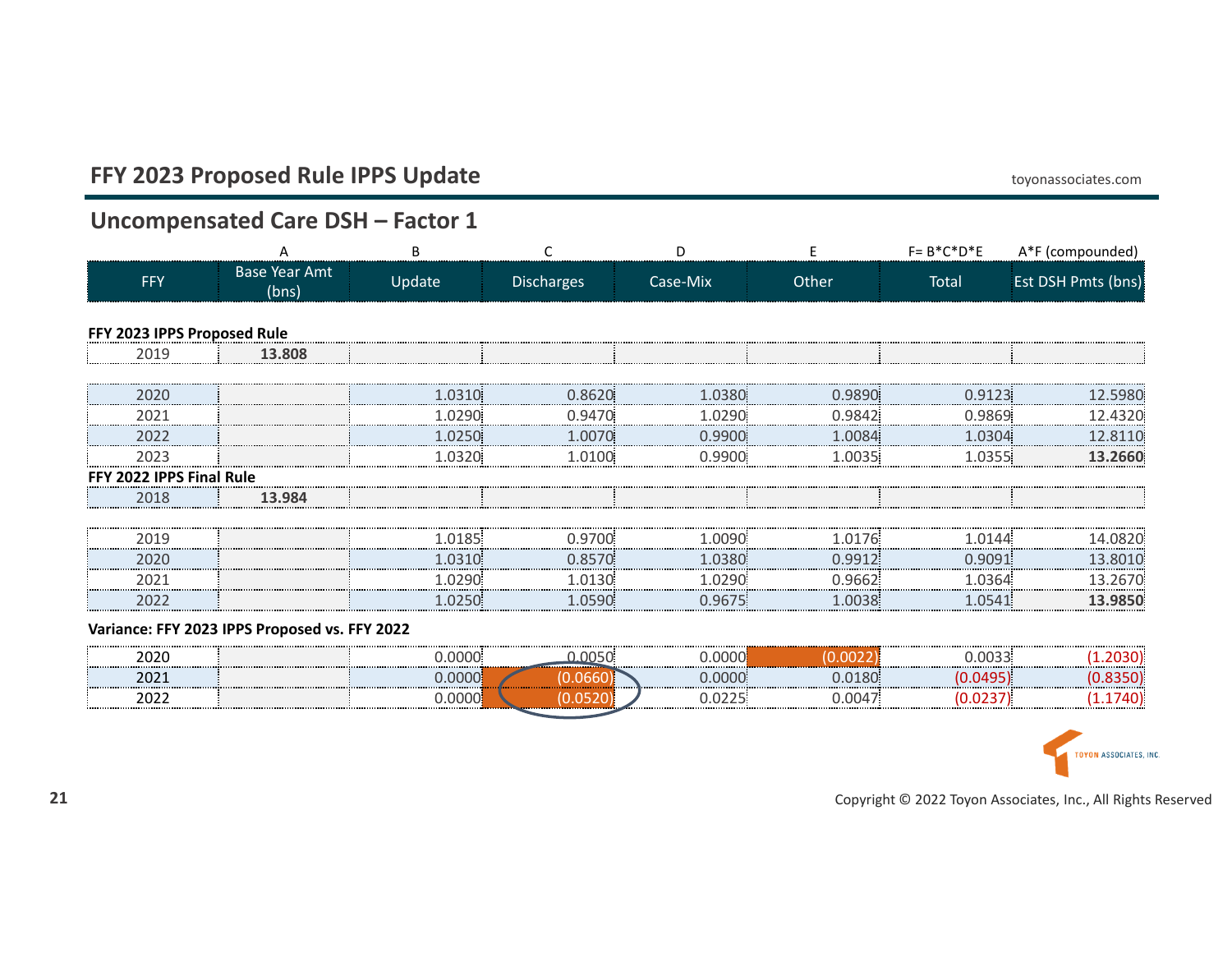## **FFY 2023 Proposed Rule IPPS Update** toyonassociates.com **Uncompensated Care Funding Factor 3**• CMS Proposes to use the **average UC cost from FFY 2018 and FFY 2019 to determine Factor 3.** • For FFY 2024 and forward, CMS proposes to use <sup>a</sup> three‐year average of UC cost (i.e., FFY 2018, FFY 2019 and FFY 2020) to determine each DSH hospital's Factor 3. **Base Year** • For FFY 2023 interim UC DSH payments, CMS proposes to use average discharges from FFY 2018, FFY **Change** 2019 and FFY 2021. • \$92 million Supplemental UC DSH fund for Indian Health Service (IHS)/Tribal and Puerto Rico hospitals in FFY 2023. • In FFY 2023 IHS/Tribal and Puerto Rico hospitals receive FFY 2023 Supplemental UC DSH payments using FFY 2022 UC DSH payments adjusted by "one plus the percent change" in total uncompensated care. **Supplemental** • CMS is seeking comment on alternatives for determining Factor 3 for IHS/Tribal and Puerto Rico **DSH Fund** hospitals. **TOYON ASSOCIATES, INC.**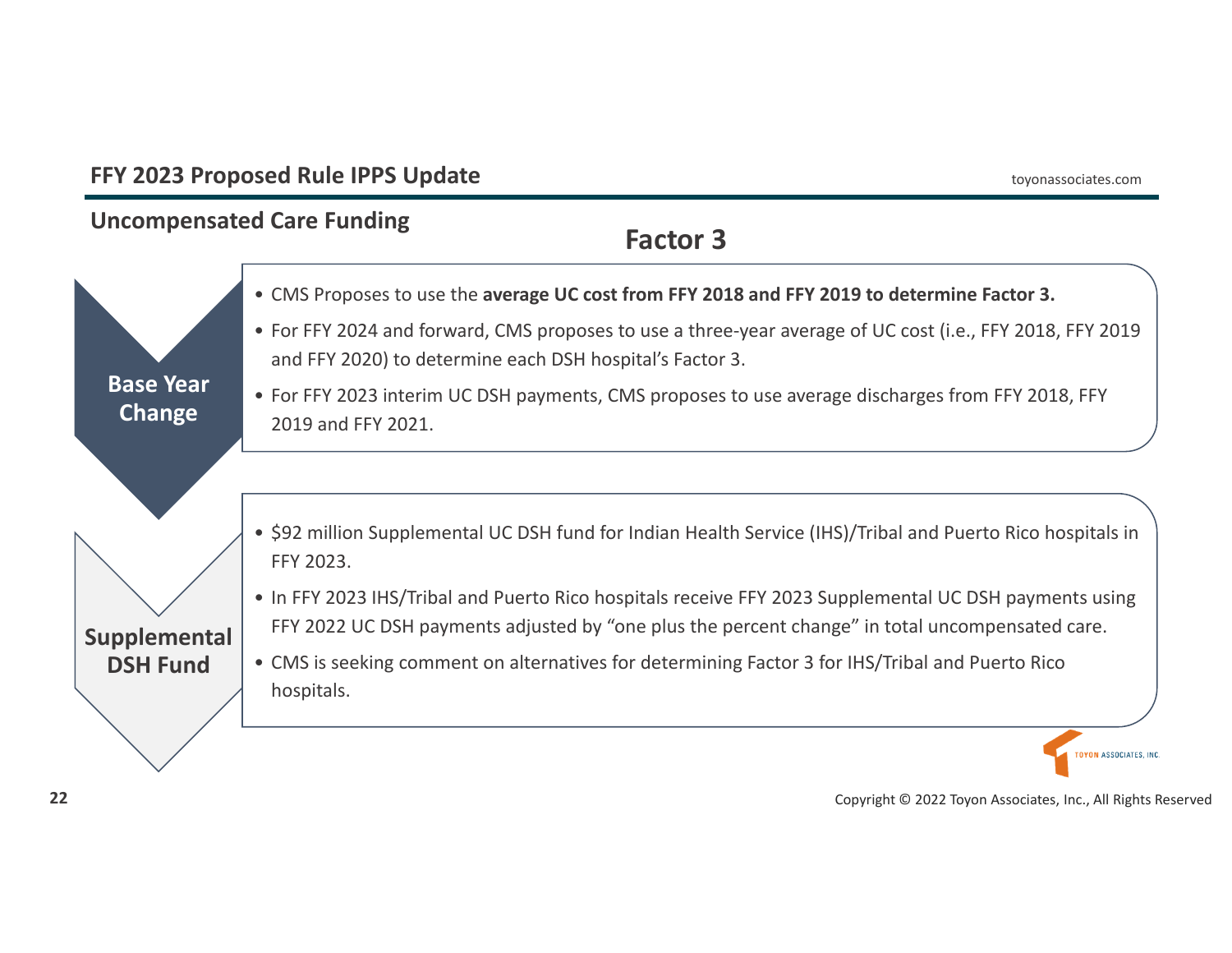## **Uncompensated Care Funding**

## **Verification of Worksheet S‐10 UC cost (Factor 3)**

- Hospitals have until July 8<sup>th</sup> to notify CMS for issues related to mergers and/or to report potential upload discrepancies due to MAC mishandling of Worksheet S‐10 data during the report submission process (i.e., not reflecting audit results due to MAC mishandling or most recent report differs from previously accepted amended report due to MAC mishandling).
- CMS's UC DSH public use file is <u>here</u> on its website\*, and hospitals may contact CMS at Section3133DSH@cms.hhs.gov to request corrections.

\*https://www.cms.gov/medicare/acute‐inpatient‐pps/fy‐2023‐ipps‐proposed‐rule‐home‐page File name "FY 2023 IPPS Proposed Rule: Medicare DSH Supplemental Data File (ZIP)"

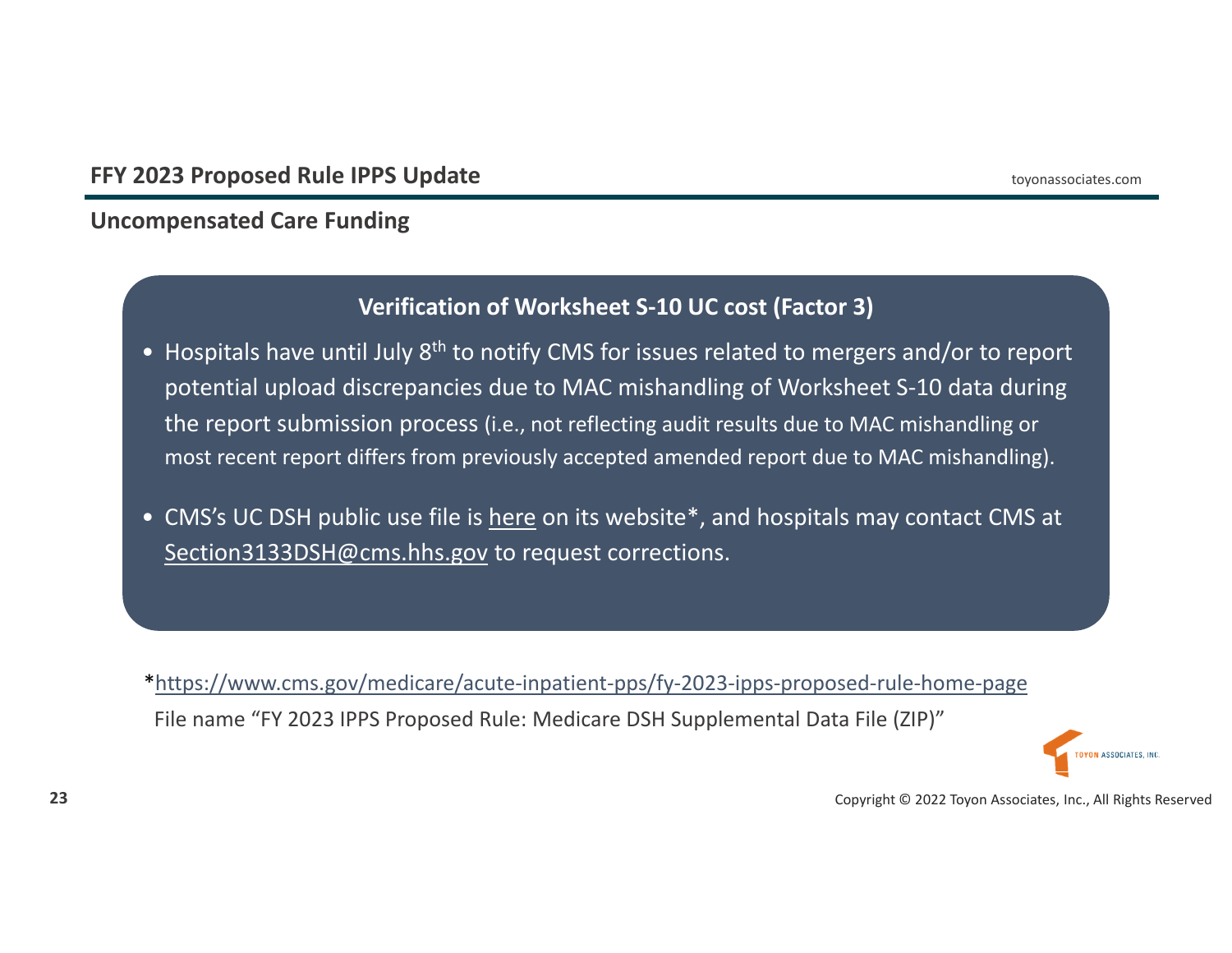## **Uncompensated Care Funding**



\*Per reports by Urban Institute and Kaiser Family Foundation \*\*Per report by Assistant Secretary for Planning and Evaluation (ASPE)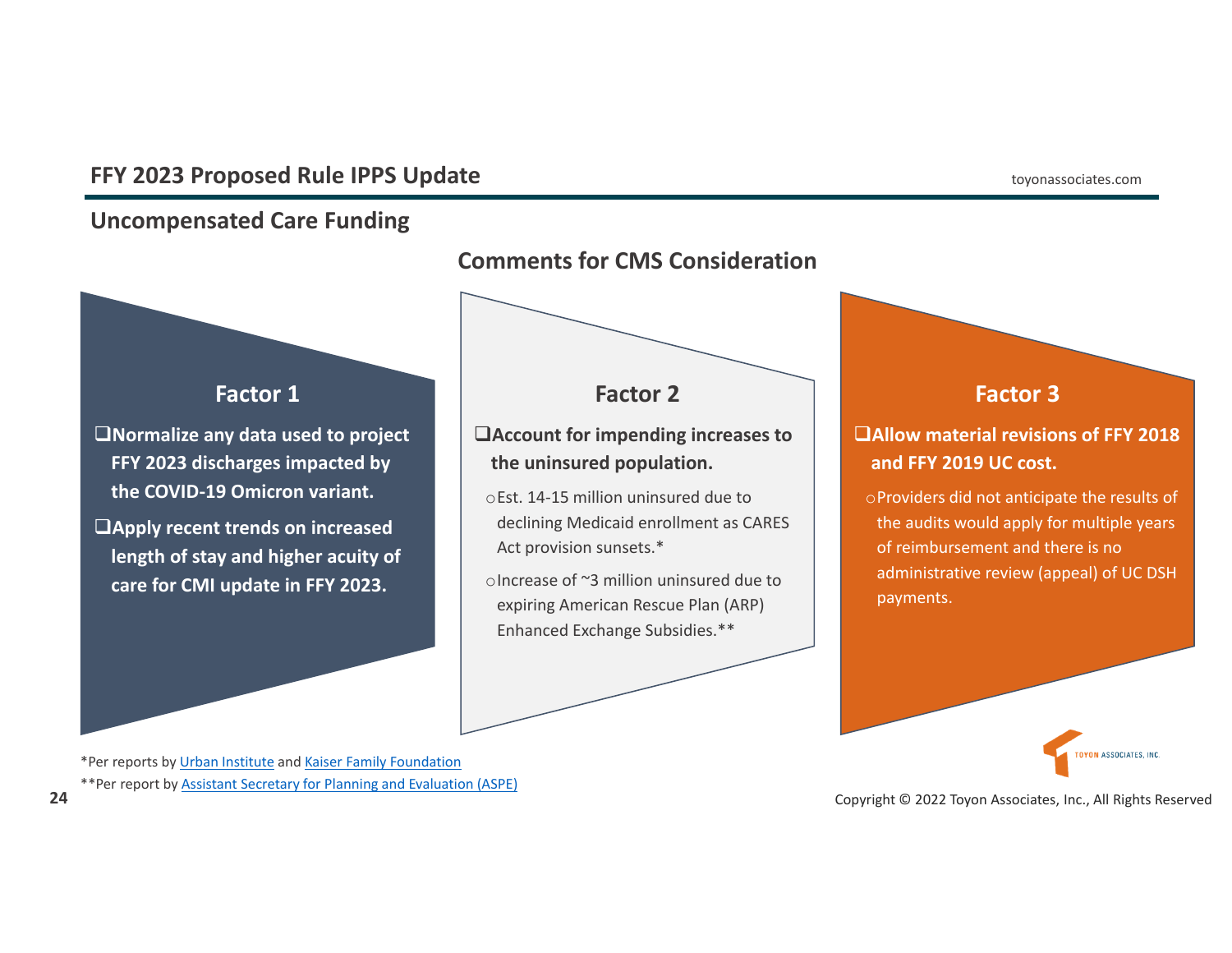## **Empirical DSH**

## **Section 1115 Waiver Days**

| <b>Section 1115 Waiver Days</b><br>"Regarded as Eligible" | • Patients who receive health insurance through a section 1115 demonstration itself or<br>purchase such health insurance with premium assistance authorized by a section 1115<br>demonstration, where state expenditures may be matched with Title XIX funds.                                             |
|-----------------------------------------------------------|-----------------------------------------------------------------------------------------------------------------------------------------------------------------------------------------------------------------------------------------------------------------------------------------------------------|
| <b>Allowable</b>                                          | . Days with insurance coverage under Essential Health Benefits (EHB), if bought with<br>premium assistance, for which the premium assistance is equal to or greater than 90<br>percent of the cost of the coverage.<br>. EHB requirements at 42 CFR part 440, subpart C, for an Alternative Benefit Plan. |
| <b>Non-Allowable</b>                                      | . Days related to a State's uncompensated care payment.<br>• Days with Medicare Part A coverage.                                                                                                                                                                                                          |

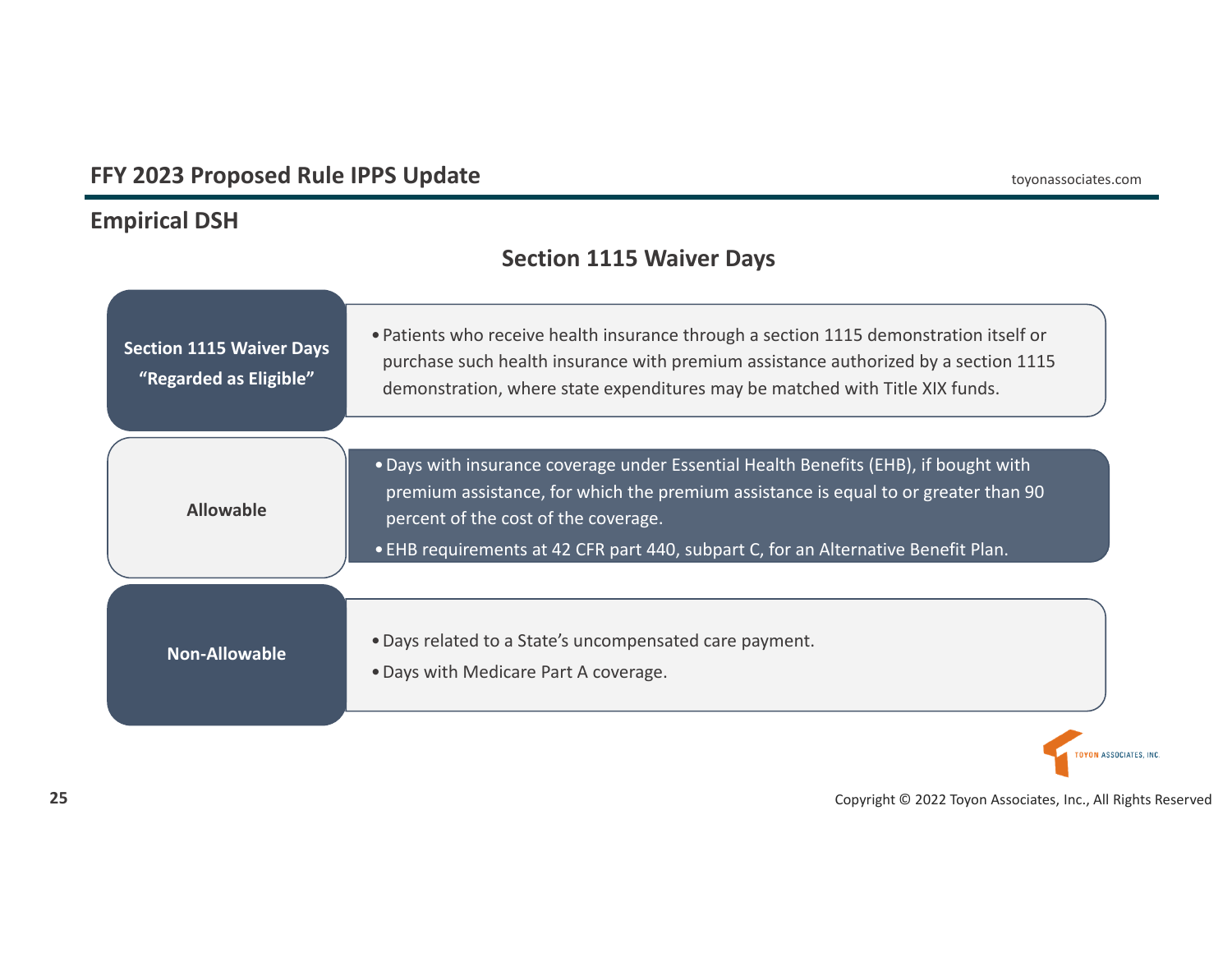

# **Wage Index Update**



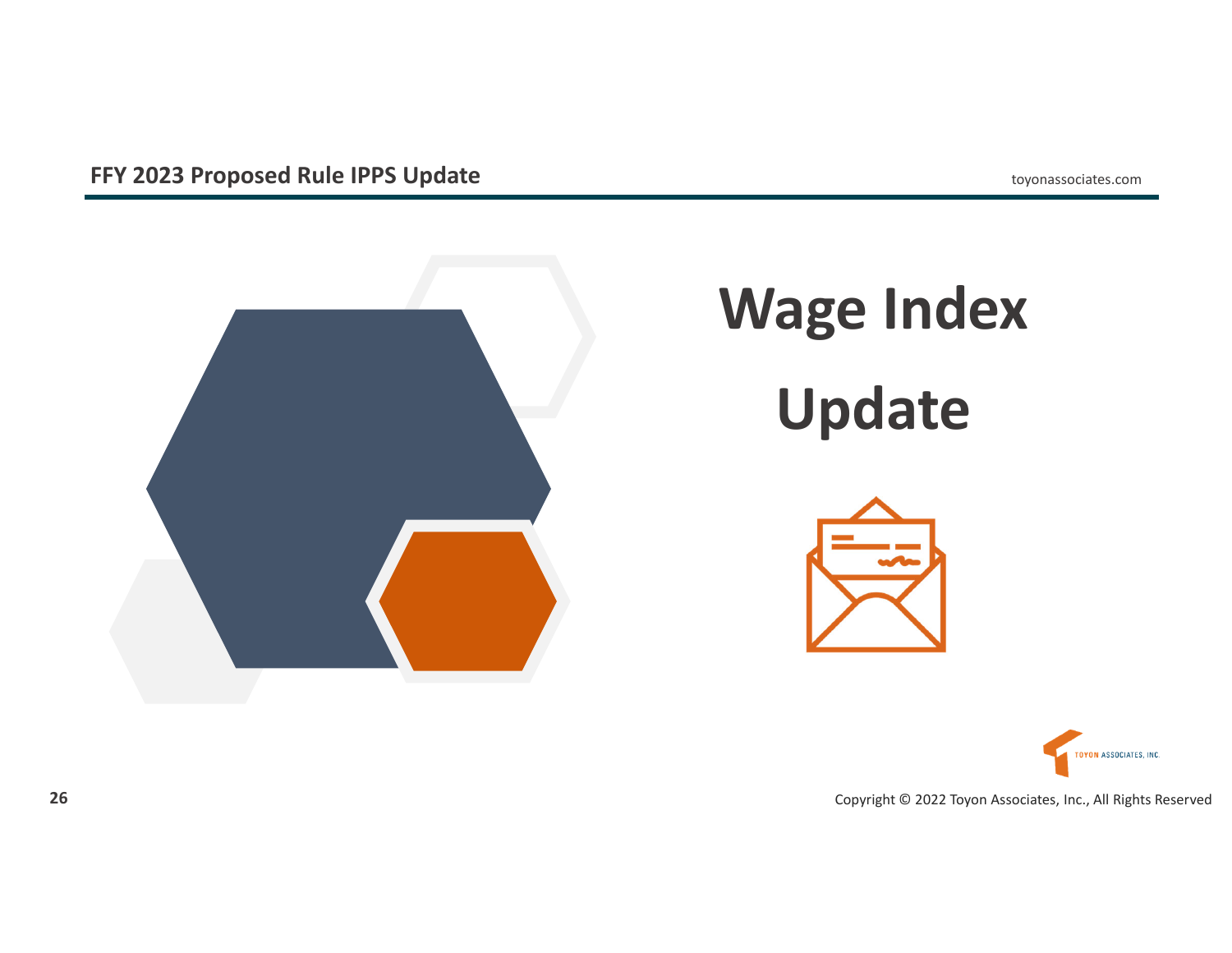## **Wage Index Update**



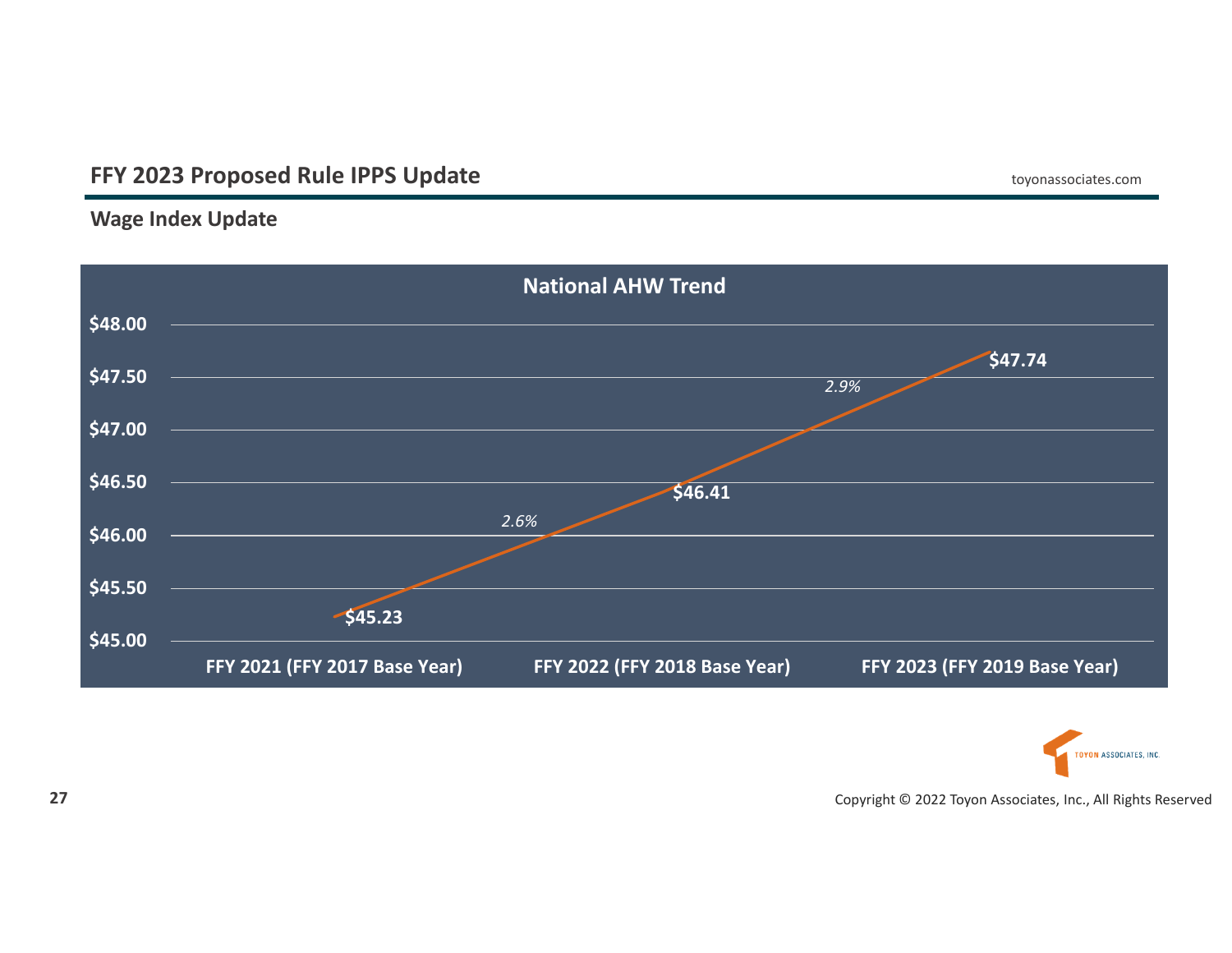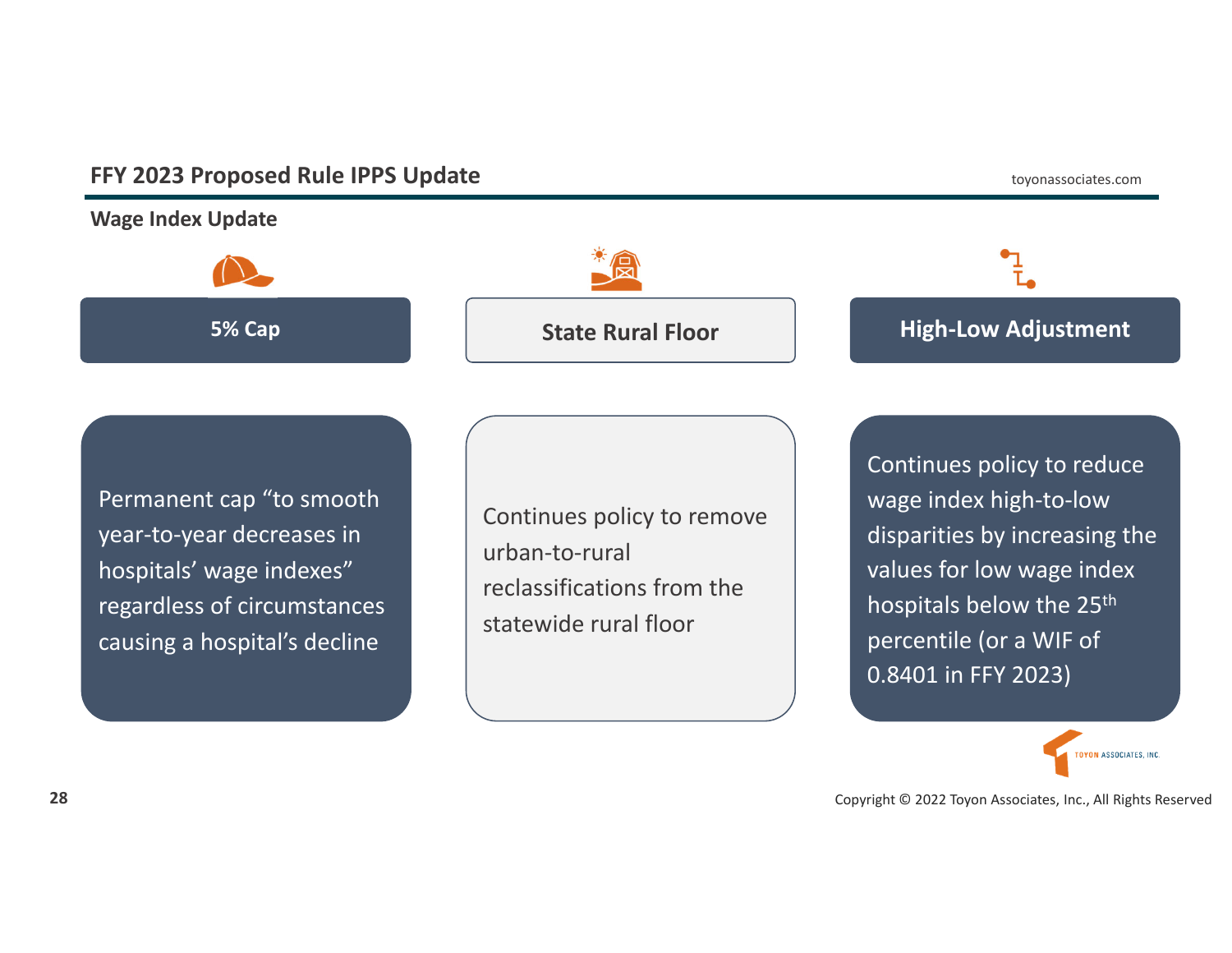**Wage Index Update – Important Dates**



**Medicare Geographic Classification Review Board (MGCRB) Terminations and Withdraws\***

\*Reclassified hospitals are not eligible to receive an out-migration factor adjustment, so hospitals that are expected to receive a rural floor wage index (imputed or Statewide rural floor) should consider reclassification withdrawal to secure an outmigration adjustment.

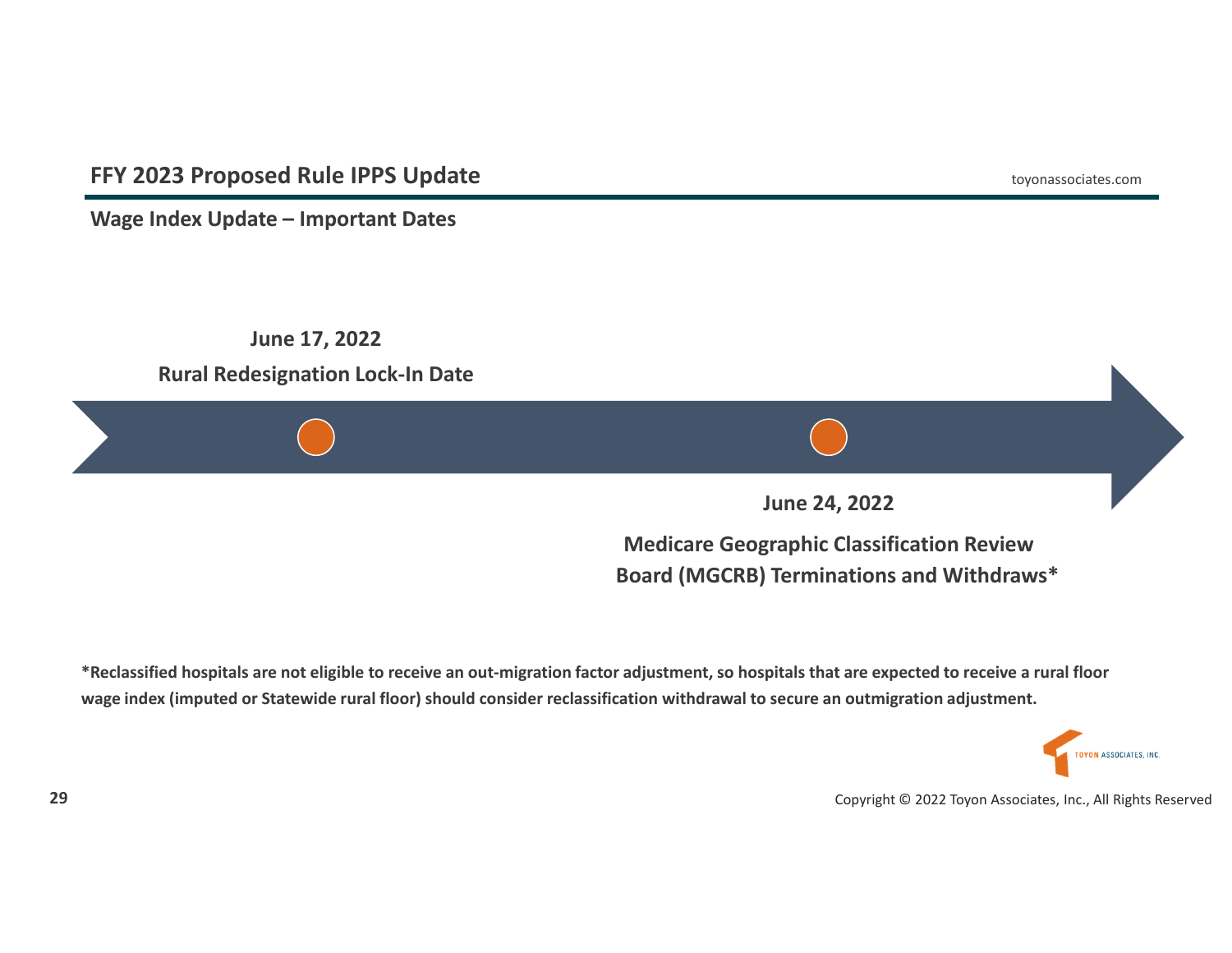

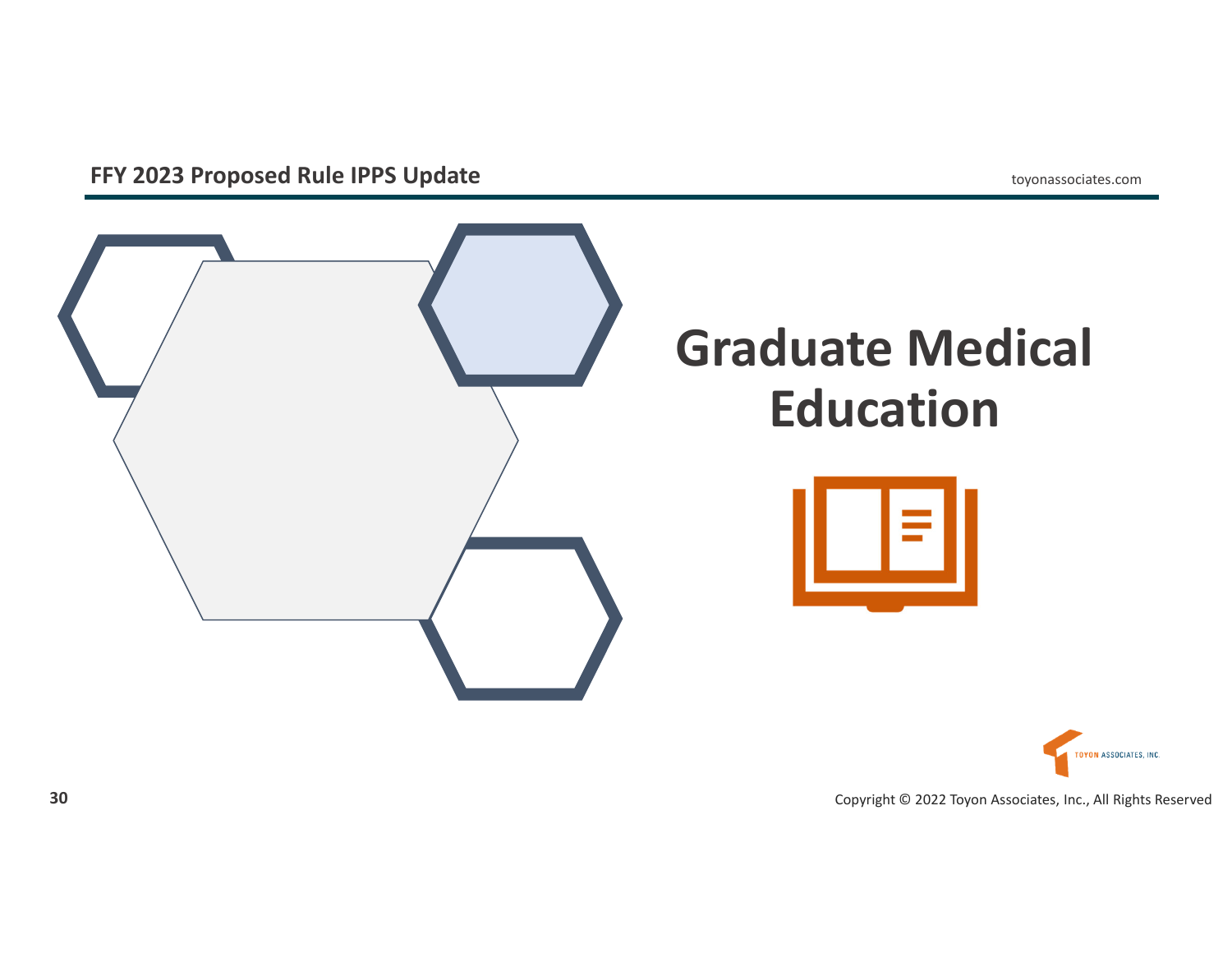## **Change to FTE for GME Program**

Based on ruling in Hershey v. Becerra, for reporting periods beginning on or after October 1, 2001, CMS proposes <sup>a</sup> hospital's total weighted FTE count equal to the FTE cap if <sup>a</sup> hospital's:

- $\Box$ Unweighted FTE count exceeds the FTE cap, and
- $\Box$ Weighted FTE count also exceeds the FTE cap

| <b>Description</b>                | <b>Current</b><br>(Weighted Count Reduced Via Formula) |            | Proposed<br>(Weighted Count Allowed Up To Cap) |                   |
|-----------------------------------|--------------------------------------------------------|------------|------------------------------------------------|-------------------|
| Unweighted FTE Cap                | 100.00                                                 |            | 100.00                                         |                   |
| Unweighted FTE Count              | 120.00                                                 |            | 120.00                                         |                   |
| <b>Ratio of Cap to Total FTEs</b> | 0.83                                                   | $C = A/B$  | 0.83                                           | $C = A/B$         |
| Weighted FTE Count                | 105.00                                                 |            | 105.00                                         |                   |
| <b>Allowed Weighed FTEs</b>       | 87.50                                                  | $F = C^*D$ | 100.00                                         | $E = Capped at A$ |

- Toyon recommends teaching hospitals effected by this rule **request that total weighted FTE counts be adjusted to equal the FTE cap for all open cost report years.**
- $\Box$  If the weighted FTE count was listed as a protested item on the hospital's filed cost report, Toyon recommends teaching hospitals pursue the opportunity to increase their GME FTE count though cost report amendments and/or re‐openings.
- $\Box$  CMS is not likely to restate weighted GME counts for cost reports that have already been issued an NPR, unless the hospital appealed this issue.

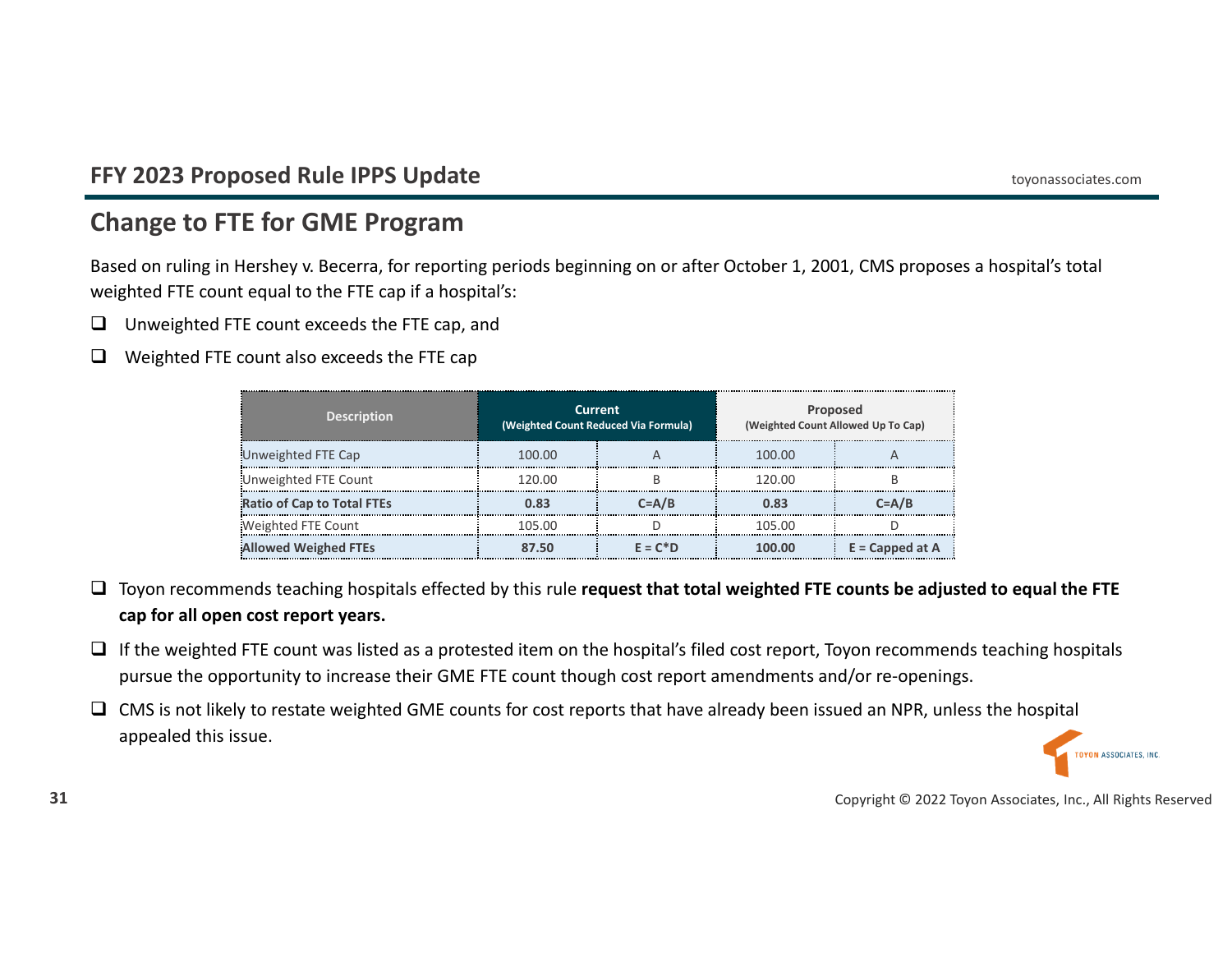## **Change to FTE for GME Program**



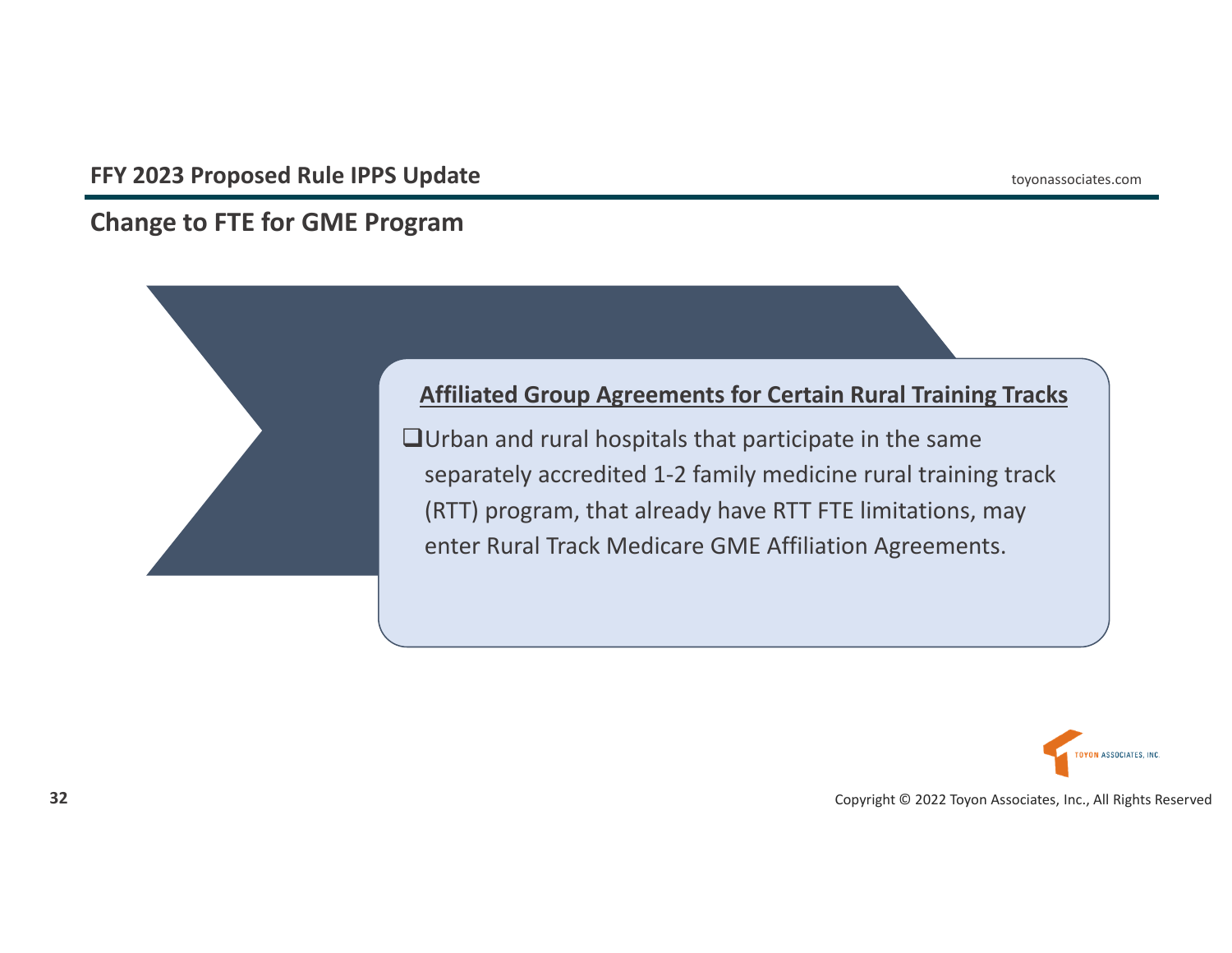

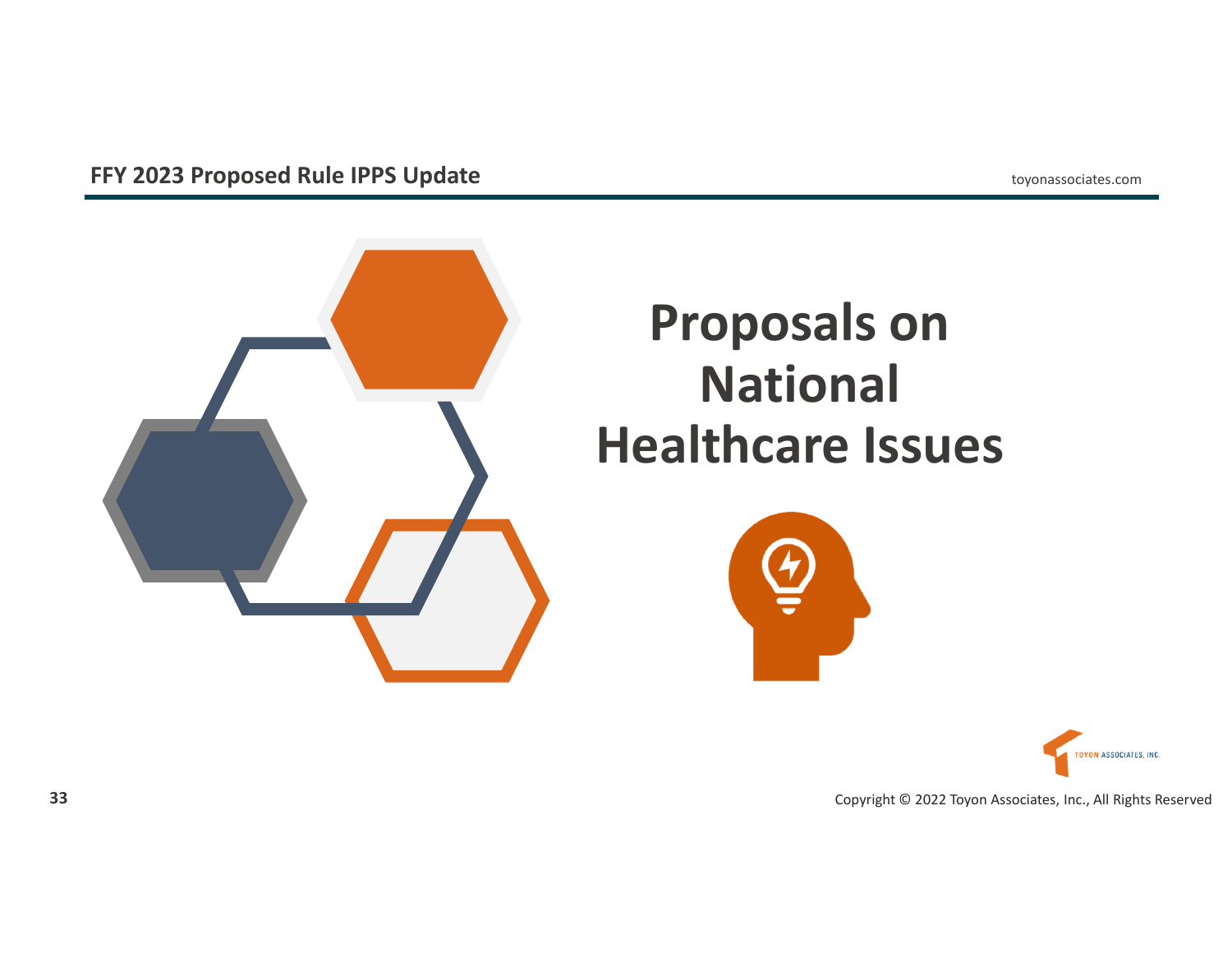## **Proposals on National Healthcare Issues**

- $\bullet$  **Social Determinants of Health (SDOH)** – CMS seeks comments on how reporting on SDOH may improve the acuity and complexity under the MS‐DRGs. CMS also seeks comment through <sup>a</sup> Request for Information (RFI) on measurements and stratification considerations for addressing health care disparities.
- $\bullet$  **Climate Change** – CMS seeks comment through <sup>a</sup> Request for Information (RFI) on what the Agency can do to help determine the impact of climate change, and actions to reduce emissions.
- $\bullet$  **Maternity Care** – CMS proposing measurements indicating hospital quality and safety with <sup>a</sup> public designation in the Fall of 2023. Hospitals that report "yes" on questions in the Maternal Morbidly Structural Measure would receive the CMS designation.
- $\bullet$  **COVID‐19 and Seasonal Influenza Reporting** – CMS proposes hospital reporting will continue through April 30, 2024, while establishing <sup>a</sup> process to report data to the Centers for Disease Control and Prevention in case of another infectious disease PHE.